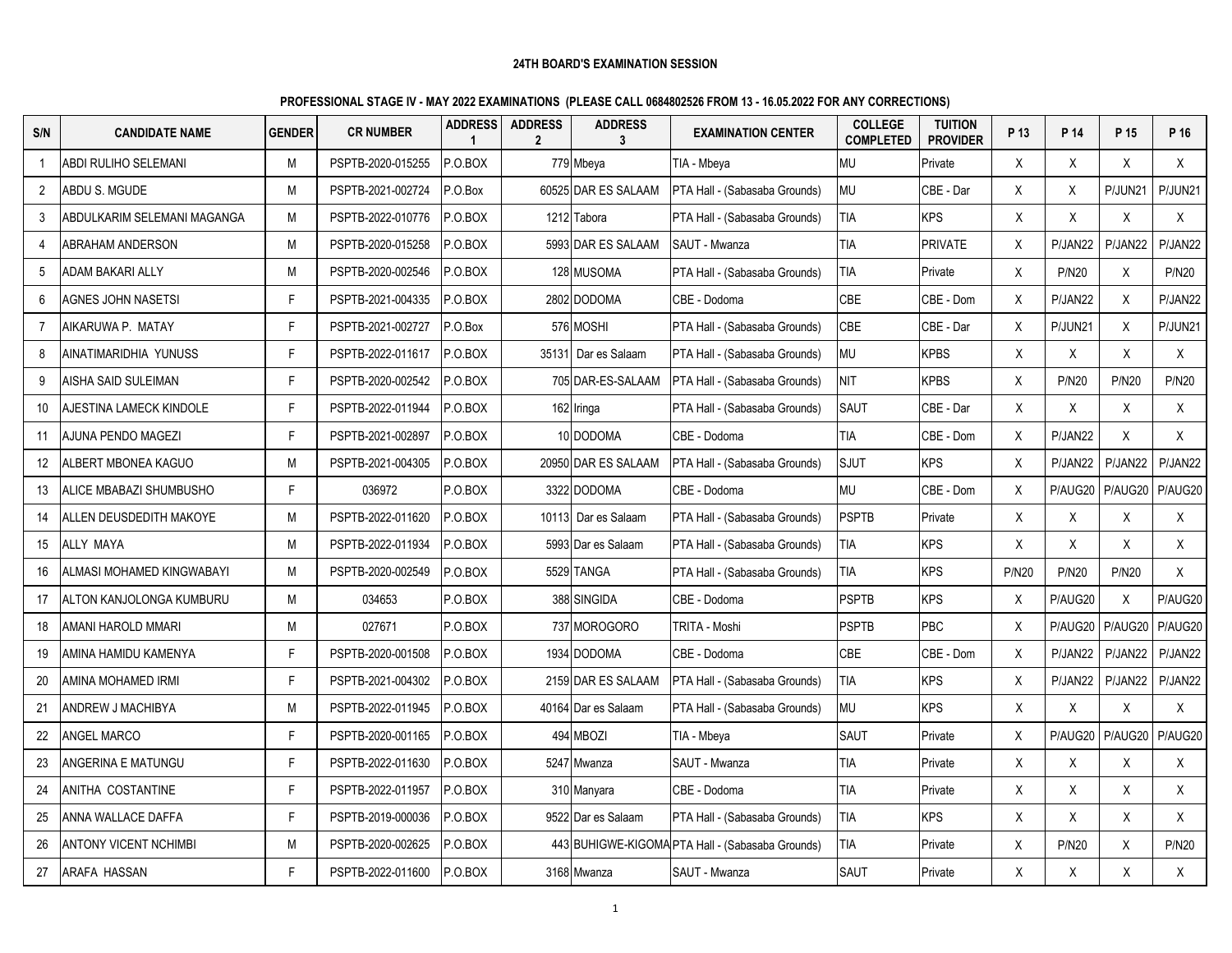| S/N | <b>CANDIDATE NAME</b>            | <b>GENDER</b> | <b>CR NUMBER</b>  | <b>ADDRESS</b><br>$\mathbf 1$ | <b>ADDRESS</b><br>$\mathbf{2}$ | <b>ADDRESS</b><br>3 | <b>EXAMINATION CENTER</b>             | <b>COLLEGE</b><br><b>COMPLETED</b> | <b>TUITION</b><br><b>PROVIDER</b> | P 13    | P 14         | P 15         | P 16         |
|-----|----------------------------------|---------------|-------------------|-------------------------------|--------------------------------|---------------------|---------------------------------------|------------------------------------|-----------------------------------|---------|--------------|--------------|--------------|
| 28  | ARNOLD W. MISSANGO               | M             | PSPTB-2021-002731 | P.O.Box                       |                                | 76256 DAR ES SALAAM | PTA Hall - (Sabasaba Grounds)         | <b>TIA</b>                         | Private                           | P/JUN21 | X            | X            | P/JUN21      |
| 29  | <b>ASHA ALLY</b>                 | F             | PSPTB-2021-002732 | P.O.Box                       |                                | 2932 MBEYA          | TIA - Mbeya                           | SAUT                               | Private                           | X       | P/JUN21      | X            | P/JUN21      |
| 30  | ASHA TWAHA GAMAA                 | F             | PSPTB-2022-011565 | P.O.BOX                       |                                | 16190 Arusha        | TRITA - Moshi                         | CBE                                | FC                                | X       | Χ            | X            | X            |
| 31  | ASIMWE KYARUZI                   | F.            | PSPTB-2021-002733 | P.O.Box                       | 9213                           |                     | PTA Hall - (Sabasaba Grounds)         | <b>UDOM</b>                        | CBE - Dar                         | X.      | X            | P/JUN21      | P/JUN21      |
| 32  | ATUKUZWE JOHN THOMAS             | F.            | PSPTB-2022-011935 | P.O.BOX                       |                                | 307 Mwanza          | SAUT - Mwanza                         | SAUT                               | Private                           | X       | X            | Χ            | X            |
| 33  | <b>AUGEN ANTHONY LUMATO</b>      | М             | 022688            | P.O.BOX                       |                                | 30153 KIBAHA        | PTA Hall - (Sabasaba Grounds)         | <b>TIA</b>                         | CBE - Dar                         | X       | <b>P/N20</b> | X            | <b>P/N20</b> |
| 34  | <b>AVIT P. RWEHUMBIZA</b>        | М             | PSPTB-2020-017376 | P.O.BOX                       |                                | 5993 DAR ES SALAAM  | <b>IPTA Hall - (Sabasaba Grounds)</b> | TIA                                | CBE - Dar                         | X       | $\mathsf{X}$ | X            | P/JAN22      |
| 35  | <b>AYRATH AHMED MUSHI</b>        | F             | PSPTB-2021-004341 | P.O.BOX                       |                                | 19868 DAR ES SALAAM | PTA Hall - (Sabasaba Grounds)         | <b>UOI</b>                         | <b>KPBS</b>                       | P/JAN22 | X            | P/JAN22      | X            |
| 36  | AZAHED GEORGE MSUYA              | М             | PSPTB-2022-010813 | P.O.BOX                       |                                | 4230 Dar es Salaam  | PTA Hall - (Sabasaba Grounds)         | <b>TIA</b>                         | <b>KPBS</b>                       | X       | X            | X            | X            |
| 37  | AZIZA IDRISA KASEA               | F             | 031392            | P.O.BOX                       |                                | 75305 DAR ES SALAAM | PTA Hall - (Sabasaba Grounds)         | <b>PSPTB</b>                       | <b>KPBS</b>                       | P/AUG20 | P/AUG20      | X            | X            |
| 38  | <b>IBAHATI S KUPAZA</b>          | F             | PSPTB-2022-011975 | P.O.BOX                       | 4371                           |                     | PTA Hall - (Sabasaba Grounds)         | <b>SAUT</b>                        | <b>KPS</b>                        | X       | $\sf X$      | X            | X            |
| 39  | <b>BALTAZAR FABIANO MPETA</b>    | M             | PSPTB-2019-000341 | P.O.BOX                       |                                | 139 Bukoba          | CBE - Dodoma                          | <b>PSPTB</b>                       | Private                           | X       | X            | X            | X            |
| 40  | BARAKA J. MAWOLE                 | М             | PSPTB-2020-001542 | P.O.BOX                       |                                | 11360 DAR ES SALAAM | CBE - Dodoma                          | <b>IAA</b>                         | CBE - Dar                         | X       | X            | X            | <b>P/N20</b> |
| 41  | BARAKAEL OLVER KIBAKAYA          | M             | PSPTB-2022-011640 | P.O.BOX                       |                                | 63 Moshi            | TRITA - Moshi                         | <b>UDOM</b>                        | <b>DPC</b>                        | X       | X            | X            | X            |
| 42  | <b>BEATRICE CHRISTIAN</b>        | F.            | PSPTB-2022-011947 | P.O.BOX                       |                                | 5993 Dar es Salaam  | PTA Hall - (Sabasaba Grounds)         | <b>SAUT</b>                        | KAS                               | X       | X            | X            | $\sf X$      |
| 43  | <b>IBEATRICE MAGNUS BENIGNUS</b> | F             | 036979            | P.O.BOX                       |                                | 5993 DAR ES SALAAM  | PTA Hall - (Sabasaba Grounds)         | <b>TIA</b>                         | <b>KPBS</b>                       | X       | P/AUG20      | P/AUG20      | P/AUG20      |
| 44  | <b>BEATRICE SAMBO</b>            | F             | PSPTB-2021-004254 | P.O.BOX                       |                                | 1671 DODOMA         | CBE - Dodoma                          | <b>CBE</b>                         | CBE - Dom                         | X       | P/JAN22      | P/JAN22      | P/JAN22      |
| 45  | <b>BENEDICT MARANDO IBRAHIM</b>  | М             | 027674            | P.O.BOX                       |                                | 20950 DAR ES SALAAM | PTA Hall - (Sabasaba Grounds)         | CBE                                | <b>KPS</b>                        | X       | P/AUG20      | X            | P/AUG20      |
| 46  | BENEDICTO JOHN LUBENGO           | М             | PSPTB-2022-011959 | P.O.BOX                       |                                | 61 Mwanza           | SAUT - Mwanza                         | <b>CBE</b>                         | <b>KPS</b>                        | X       | X            | X            | X            |
| 47  | <b>BENJAMIN URASSA</b>           | M             | PSPTB-2020-001163 | P.O.BOX                       |                                | 3 BUKOBA            | TRITA - Moshi                         | IAA                                | Private                           | X       | <b>P/N20</b> | <b>P/N20</b> | X            |
| 48  | <b>BENSON JAIROS SAWAYA</b>      | М             | 030250            | P.O.BOX                       |                                | 2622 DODOMA         | CBE - Dodoma                          | <b>CBE</b>                         | KAS                               | X       | <b>P/N21</b> | Χ            | <b>P/N21</b> |
| 49  | <b>IBETH ELIAS KAMBO</b>         | F             | PSPTB-2022-011942 | P.O.BOX                       |                                | 108 Iringa          | TIA - Mbeya                           | <b>RUCU</b>                        | <b>FC</b>                         | X       | X            | X            | X            |
| 50  | <b>IBRIGETH EDWARD</b>           | F.            | PSPTB-2020-002558 | P.O.BOX                       |                                | 9691 DAR ES SALAAM  | PTA Hall - (Sabasaba Grounds)         | CBE                                | <b>KPS</b>                        | X       | X            | X            | <b>P/N20</b> |
| 51  | <b>BRYCESONY DISMAS KIBIRITI</b> | М             | PSPTB-2022-010829 | P.O.BOX                       |                                | 631 Kigoma          | PTA Hall - (Sabasaba Grounds)         | <b>PSPTB</b>                       | <b>KPS</b>                        | X       | Χ            | X            | X            |
| 52  | <b>BWEGULE LUTTASHABA VICTOR</b> | М             | PSPTB-2022-011599 | P.O.BOX                       | 6176                           |                     | PTA Hall - (Sabasaba Grounds)         | MU                                 | <b>KPS</b>                        | X       | X            | X            | X            |
| 53  | CATHERINE ABNEL MWAMBINGA        | F.            | 036982            | P.O.BOX                       |                                | 1437 DAR ES SALAAM  | CBE - Dodoma                          | <b>CBE</b>                         | CBE - Dar                         | X       | P/AUG20      | X            | P/AUG20      |
| 54  | <b>CECILIA MKONDE</b>            | F.            | PSPTB-2021-004310 | P.O.BOX                       |                                | 1968 DAR ES SALAAM  | PTA Hall - (Sabasaba Grounds)         | CBE                                | CBE - Dar                         | X       | P/JAN22      | P/JAN22      | P/JAN22      |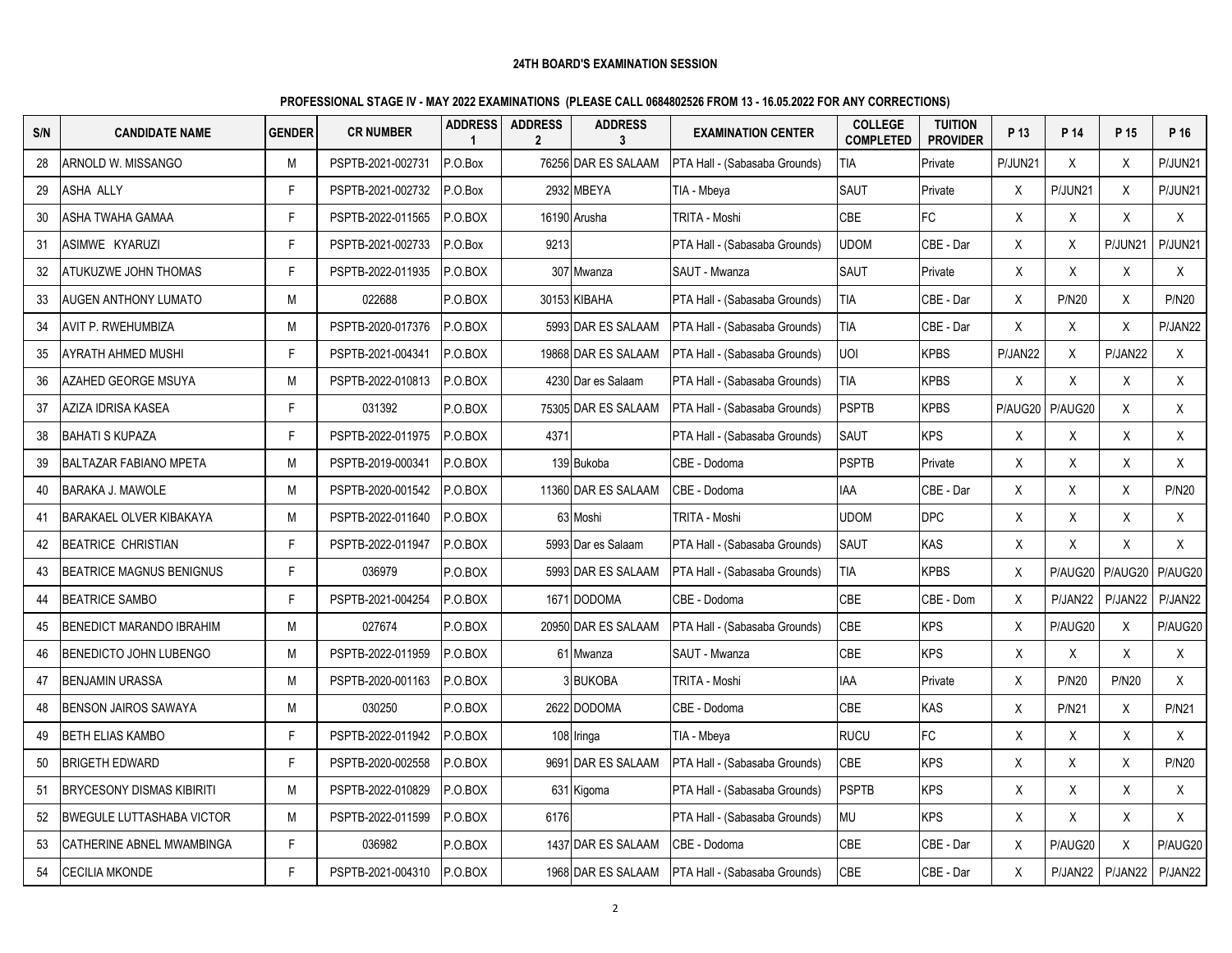| S/N | <b>CANDIDATE NAME</b>         | <b>GENDER</b> | <b>CR NUMBER</b>  | <b>ADDRESS</b><br>$\overline{\mathbf{1}}$ | <b>ADDRESS</b><br>$\mathbf{2}$ | <b>ADDRESS</b><br>3 | <b>EXAMINATION CENTER</b>                                   | <b>COLLEGE</b><br><b>COMPLETED</b> | <b>TUITION</b><br><b>PROVIDER</b> | P 13         | P 14         | P 15         | P 16            |
|-----|-------------------------------|---------------|-------------------|-------------------------------------------|--------------------------------|---------------------|-------------------------------------------------------------|------------------------------------|-----------------------------------|--------------|--------------|--------------|-----------------|
| 55  | CERINA JOHN URIO              | F             | PSPTB-2019-000454 | P.O.BOX                                   |                                | 582 Moshi           | TRITA - Moshi                                               | <b>PSPTB</b>                       | <b>DPC</b>                        | X            | X            | X            | X               |
| 56  | <b>CHACHA ISSACK</b>          | М             | PSPTB-2021-004264 | P.O.BOX                                   |                                | 1007 MUSOMA, MARA   | PTA Hall - (Sabasaba Grounds)                               | TIA                                | <b>KPBS</b>                       | X            | P/JAN22      | X            | P/JAN22         |
| 57  | CHARLES CLEMENCE MSIGWA       | М             | PSPTB-2020-001569 | P.O.BOX                                   |                                | 752 Njombe          | PTA Hall - (Sabasaba Grounds)                               | TIA                                | Private                           | X            | Χ            | X            | X               |
| 58  | CHRISTER NDAMUGOBA            | F.            | PSPTB-2020-001251 | P.O.BOX                                   |                                | 4047 DODOMA         | PTA Hall - (Sabasaba Grounds)                               | MoCU                               | <b>KPBS</b>                       | <b>P/N20</b> | <b>P/N20</b> | X            | X               |
| 59  | <b>CHRISTINA M PAUL</b>       | F.            | PSPTB-2022-011603 | P.O.BOX                                   | 4022                           |                     | SAUT - Mwanza                                               | SAUT                               | Private                           | X            | X            | X            | X               |
| 60  | CHRISTINA O KUYENGA           | F.            | PSPTB-2022-011570 | P.O.BOX                                   | 9081                           | Dar es Salaam       | PTA Hall - (Sabasaba Grounds)                               | <b>CBE</b>                         | <b>KPS</b>                        | X            | X            | X            | X               |
| 61  | <b>CLARISE JOSHUA ABSHECK</b> | F             | PSPTB-2022-011951 | P.O.BOX                                   |                                | 53095 Dar es Salaam | PTA Hall - (Sabasaba Grounds)                               | <b>MCU</b>                         | <b>KAS</b>                        | X            | X            | X            | X               |
| 62  | CONSESA P. SILAYO             | F.            | 034174            | P.O.BOX                                   |                                | 3092 MBEYA          | TIA - Mbeya                                                 | Private                            | Private                           | X            | X            | X            | <b>P/N19</b>    |
| 63  | DANIEL ALFRED IRUNDE          | М             | PSPTB-2021-002741 | P.O.Box                                   |                                | 437 DAR ES SALAAM   | PTA Hall - (Sabasaba Grounds)                               | <b>UDOM</b>                        | <b>KPS</b>                        | X            | P/JUN21      | P/JUN21      | P/JUN21         |
| 64  | DAVID K. BERNARD              | М             | 032315            | P.O.Box                                   |                                | 5993 DAR ES SALAAM  | CBE - Dodoma                                                | <b>PSPTB</b>                       | <b>KPBS</b>                       | P/JUN21      | P/JUN21      | X            | X               |
| 65  | DAVID PIUS KIVAMBA            | M             | PSPTB-2020-001166 | P.O.BOX                                   |                                | 65000 DAR ES SALAAM | PTA Hall - (Sabasaba Grounds)                               | CBE                                | CBE - Dar                         | X            | P/AUG20      |              | P/AUG20 P/AUG20 |
| 66  | <b>DEBORA SIMON</b>           | F.            | 036983            | P.O.BOX                                   |                                | 705 DAR ES SALAAM   | PTA Hall - (Sabasaba Grounds)                               | <b>NIT</b>                         | <b>KPBS</b>                       | X            | P/AUG20      |              | P/AUG20 P/AUG20 |
| 67  | DEBORA EFREIM MACHA           | F.            | PSPTB-2020-001155 | P.O.BOX                                   |                                | 45 MAFINGA          | CBE - Dodoma                                                | CBE                                | Private                           | X            | P/AUG20      |              | P/AUG20 P/AUG20 |
| 68  | DENNIS A MTASIWA              | М             | PSPTB-2020-21017  | P.O.BOX                                   |                                | 419 Mbeva           | TIA - Mbeya                                                 | <b>TIA</b>                         | CBE - Dar                         | X            | Χ            | X            | X               |
| 69  | <b>DEVIS GASPER</b>           | М             | PSPTB-2021-004286 | P.O.BOX                                   |                                | 1968 DAR ES SALAAM  | PTA Hall - (Sabasaba Grounds)                               | <b>CBE</b>                         | CBE - Dar                         | X            | X            | P/JAN22      | P/JAN22         |
| 70  | DEVOTHA STEVEN MINJA          | F.            | 029158            | P.O.Box                                   |                                | 5993 DAR ES SALAAM  | PTA Hall - (Sabasaba Grounds)                               | <b>PSPTB</b>                       | <b>KTC</b>                        | X            | X            | P/JUN21      | P/JUN21         |
| 71  | <b>DIANA R MTUI</b>           | F             | PSPTB-2022-011657 | P.O.BOX                                   |                                | 67122 Dar es Salaam | PTA Hall - (Sabasaba Grounds)                               | <b>UDOM</b>                        | <b>KPS</b>                        | X            | X            | $\sf X$      | X               |
| 72  | <b>DIONIZ C. GASPER</b>       | F.            | PSPTB-2021-004242 | P.O.BOX                                   |                                |                     | 65 KILOSA, MOROGOI PTA Hall - (Sabasaba Grounds)            | <b>NIT</b>                         | <b>PRIVATE</b>                    | X            | X            | P/JAN22      | P/JAN22         |
| 73  | DOMITILA K. KABAKUZI          | F.            | PSPTB-2021-2738   | P.O.BOX                                   |                                | 20950 DAR ES SALAAM | PTA Hall - (Sabasaba Grounds)                               | <b>TIA</b>                         | <b>KPS</b>                        | X            | P/JAN22      | P/JAN22      | X               |
| 74  | <b>DORICE B NSANA</b>         | F.            | PSPTB-2021-2639   | P.O.Box                                   |                                | 1249 DODOMA         | CBE - Dodoma                                                | <b>CBE</b>                         | CBE - Dom                         | X            | X            | Χ            | P/JUN21         |
| 75  | DORICE D. KESSY               | F.            | PSPTB-2020-015400 | P.O.BOX                                   |                                | 5993 DAR ES SALAAM  | CBE - Dodoma                                                | <b>TIA</b>                         | Private                           | X            | <b>P/N20</b> | X            | <b>P/N20</b>    |
| 76  | DOROTHEA DESDERIUS            | F.            | PSPTB-2020-001608 | P.O.BOX                                   |                                | 22790 DODOMA        | TRITA - Moshi                                               | MoCU                               | CBE - Dom                         | <b>P/N19</b> | X            | <b>P/N19</b> | <b>P/N19</b>    |
| 77  | DUKE MWAKILEMA                | М             | PSPTB-2020-013974 | P.O.BOX                                   |                                | 1968 DAR ES SALAAM  | PTA Hall - (Sabasaba Grounds)                               | <b>CBE</b>                         | Private                           | X            | <b>P/N20</b> | X            | <b>P/N20</b>    |
| 78  | EDINA RICHARD NATHANAEL       | F.            | PSPTB-2021-004337 | P.O.BOX                                   |                                |                     | 4873 UNGUJA, ZANZIBAI Kituo Cha Elimu Mbadala - Zanziba KIU |                                    | <b>PRIVATE</b>                    | X            | <b>P/N21</b> | <b>P/N21</b> | <b>P/N21</b>    |
| 79  | EDWARD L NDASI                | М             | PSPTB-2020-21453  | P.O.BOX                                   |                                |                     | 10923 P.O Box10923, Dar (PTA Hall - (Sabasaba Grounds)      | <b>PSPTB</b>                       | <b>KPS</b>                        | X            | Χ            | X            | X               |
| 80  | ELISIFA ANDREW URIO           | F.            | PSPTB-2021-004344 | P.O.BOX                                   |                                | 11813 ARUSHA        | TRITA - Moshi                                               | SAUT                               | <b>PRIVATE</b>                    | P/JAN22      | X            | Χ            | P/JAN22         |
| 81  | <b>ELIUZE E MNGUMI</b>        | М             | PSPTB-2022-011940 | P.O.BOX                                   |                                | 15754 Dar es Salaam | PTA Hall - (Sabasaba Grounds)                               | <b>TIA</b>                         | CBE - Dar                         | X            | X            | X            | X               |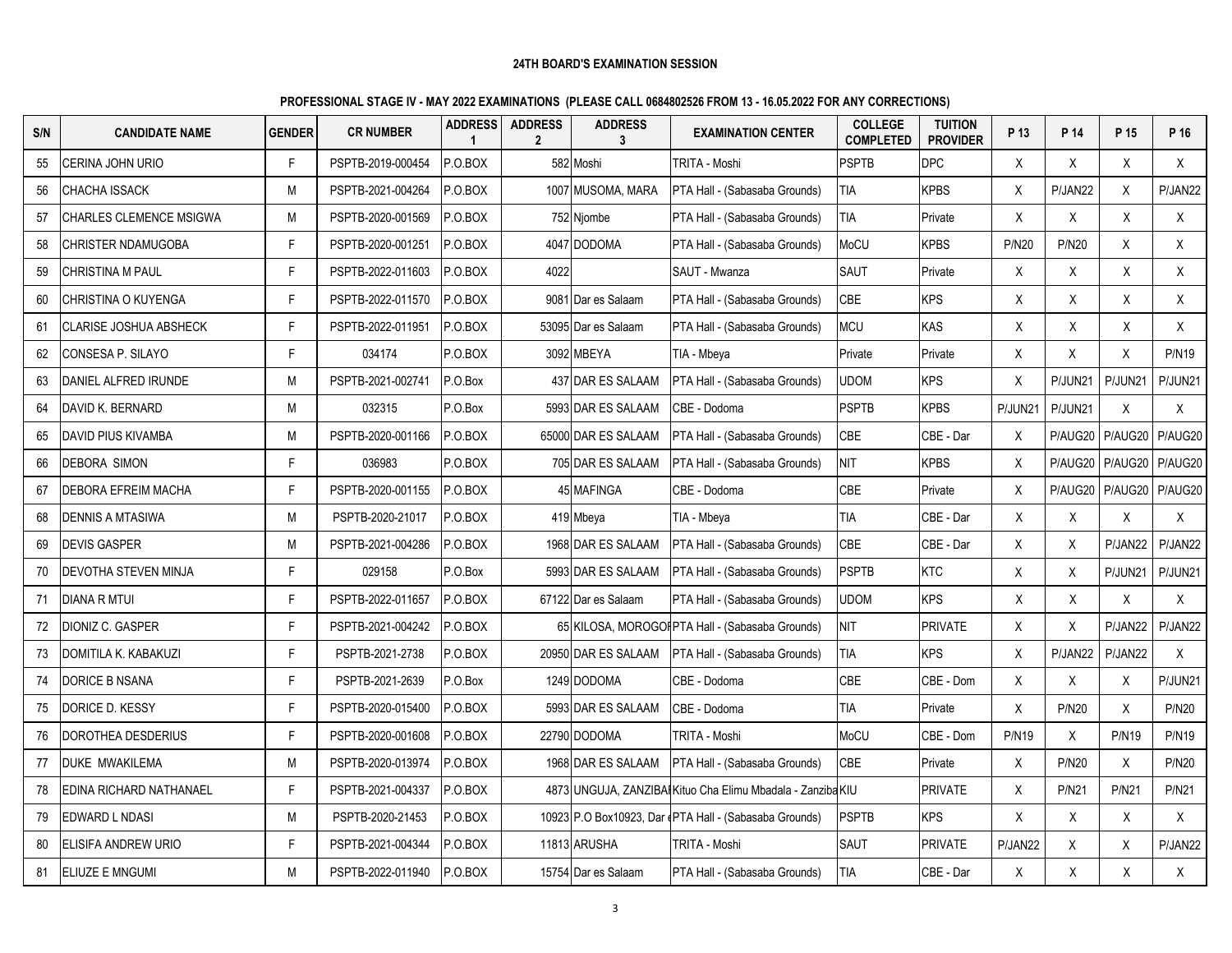| S/N | <b>CANDIDATE NAME</b>          | <b>GENDER</b> | <b>CR NUMBER</b>  | <b>ADDRESS</b><br>$\blacktriangleleft$ | <b>ADDRESS</b><br>$\mathbf{2}$ | <b>ADDRESS</b><br>3      | <b>EXAMINATION CENTER</b>            | <b>COLLEGE</b><br><b>COMPLETED</b> | <b>TUITION</b><br><b>PROVIDER</b> | P 13         | P 14         | P 15         | P 16         |
|-----|--------------------------------|---------------|-------------------|----------------------------------------|--------------------------------|--------------------------|--------------------------------------|------------------------------------|-----------------------------------|--------------|--------------|--------------|--------------|
| 82  | ELIZABETH JAMES DAUDI          | F             | PSPTB-2021-002858 | P.O.BOX                                |                                | 3375 Dar es Salaam       | PTA Hall - (Sabasaba Grounds)        | <b>PSPTB</b>                       | <b>KPS</b>                        | X            | X            | X            | X            |
| 83  | <b>ELIZABETH L. FAUSTINE</b>   | F             | 036106            | P.O.BOX                                |                                | 12742 DAR ES SALAAM      | PTA Hall - (Sabasaba Grounds)        | <b>KPS</b>                         | <b>KPS</b>                        | <b>P/N20</b> | <b>P/N20</b> | X            | <b>P/N20</b> |
| 84  | <b>ELIZABETH NZUNDA</b>        | F             | PSPTB-2021-004268 | P.O.BOX                                | 70                             | <b>MBOZI</b>             | TIA - Mbeya                          | <b>NIT</b>                         | <b>PRIVATE</b>                    | Χ            | X            | P/JAN22      | P/JAN22      |
| 85  | <b>IELIZABETH SHABO JOSEPH</b> | F             | PSPTB-2022-011576 | P.O.BOX                                |                                | 24139 Dar es Salaam      | PTA Hall - (Sabasaba Grounds)        | <b>PSPTB</b>                       | KAS                               | X            | X            | X            | X            |
| 86  | <b>EMMANUEL MILLANZI</b>       | M             | PSPTB-2020-014225 | P.O.BOX                                |                                | 23 Songwe                | TIA - Mbeya                          | <b>TIA</b>                         | Private                           | X            | X            | X            | X            |
| 87  | <b>EMMANUEL MAHEKE</b>         | М             | PSPTB-2021-004246 | P.O.BOX                                |                                | 5247 MWANZA              | SAUT - Mwanza                        | <b>TIA</b>                         | <b>PRIVATE</b>                    | X            | P/JAN22      | P/JAN22      | P/JAN22      |
| 88  | <b>ENATHA PAUL</b>             | F             | PSPTB-2020-015439 | P.O.Box                                |                                | 845 DODOMA               | CBE - Dodoma                         | <b>TIA</b>                         | CBE - Dom                         | X            | X            | P/JUN21      | $\mathsf{X}$ |
| 89  | EPHRAIMU A. CHEYO              | М             | 037041            | P.O.BOX                                |                                | 5993 DAR ES SALAAM       | TIA - Mbeya                          | <b>SAUT</b>                        | Private                           | <b>P/N20</b> | <b>P/N20</b> | X            | <b>P/N20</b> |
| 90  | <b>ERICK CHUMA</b>             | M             | PSPTB-2022-011976 | P.O.BOX                                |                                | 1181 Dodoma              | CBE - Dodoma                         | <b>PSPTB</b>                       | CBE - Dom                         | X            | X            | Χ            | X            |
| 91  | <b>ERICK FEDRICK KIGAHE</b>    | М             | PSPTB-2022-011968 | P.O.BOX                                | 598                            | Iringa                   | TIA - Mbeya                          | <b>RUCU</b>                        | <b>DBC</b>                        | X            | X            | Χ            | X            |
| 92  | <b>ERNEST FABIAN</b>           | M             | PSPTB-2020-012197 | P.O.BOX                                |                                | 919 Mwanza               | SAUT - Mwanza                        | <b>TIA</b>                         | <b>KPS</b>                        | X            | X            | X            | X            |
| 93  | <b>ESTER J RUSUBILO</b>        | F             | PSPTB-2022-011978 | P.O.BOX                                |                                | 46343 Dar es Salaam      | PTA Hall - (Sabasaba Grounds)        | <b>UDOM</b>                        | CBE - Dar                         | X            | X            | Χ            | X            |
| 94  | <b>EZEKIEL OBERLIN</b>         | М             | PSPTB-2022-010924 | P.O.BOX                                |                                | 60121 Dar es Salaam      | PTA Hall - (Sabasaba Grounds)        | <b>TIA</b>                         | <b>KPS</b>                        | X            | X            | X            | X            |
| 95  | <b>FAIDHA R KITENGE</b>        | F             | PSPTB-2022-011673 | P.O.BOX                                |                                | 9522 Dar es Salaam       | PTA Hall - (Sabasaba Grounds)        | <b>TIA</b>                         | <b>KPBS</b>                       | X            | X            | Χ            | X            |
| 96  | FARAHIM MAKIYU                 | M             | 035283            | P.O.BOX                                |                                | 5993 DAR ES SALAAM       | PTA Hall - (Sabasaba Grounds)        | <b>PSPTB</b>                       | <b>KPS</b>                        | X            | P/AUG20      | P/AUG20      | P/AUG20      |
| 97  | IFARAJA JUMANNE MISANGA        | M             | PSPTB-2020-001658 | P.O.BOX                                |                                | 38 Mbeya                 | TIA - Mbeya                          | <b>CBE</b>                         | Private                           | X            | X            | Χ            | X            |
| 98  | <b>FATMA ABASS KHAMIS</b>      | F             | PSPTB-2021-004282 | P.O.BOX                                | 154                            | CHAKE CHAKE,<br>ZANZIBAR | Kituo Cha Elimu Mbadala - Zanziba ZU |                                    | <b>PRIVATE</b>                    | X            | X            | X            | P/JAN22      |
| 99  | <b>FATUMA HAMZA SEMHEHE</b>    | F             | 036988            | P.O.BOX                                | 66627                          | <b>DAR ES SALAAM</b>     | PTA Hall - (Sabasaba Grounds)        | <b>TIA</b>                         | Private                           | X            | P/AUG20      | P/AUG20      | P/AUG20      |
| 100 | FESTO KUNDAEL KUANDIKA         | M             | PSPTB-2020-001254 | P.O.BOX                                |                                | 638 DODOMA               | CBE - Dodoma                         | <b>SAUT</b>                        | CBE - Dom                         | P/AUG20      | X            | P/AUG20      | P/AUG20      |
| 101 | <b>FIDELIS I MINJA</b>         | M             | PSPTB-2022-011578 | P.O.BOX                                |                                | 412 Dodoma               | CBE - Dodoma                         | <b>SAUT</b>                        | CBE - Dom                         | X            | X            | Χ            | X            |
| 102 | <b>FLORA CONWEL HAULE</b>      | F             | PSPTB-2020-002569 | P.O.BOX                                |                                | 2847 DODOMA              | CBE - Dodoma                         | <b>RUCU</b>                        | CBE - Dom                         | X            | X            | X            | <b>P/N20</b> |
| 103 | <b>FLORA S MOSHA</b>           | F             | 026340            | P.O.BOX                                |                                | 80413 DAR ES SALAAM      | CBE - Dodoma                         | <b>TIA</b>                         | CBE - Dom                         | <b>P/N19</b> | <b>P/N20</b> | X            | <b>P/N20</b> |
| 104 | <b>FLORIAN P. JOHN</b>         | M             | 037042            | P.O.BOX                                |                                | 842 NJOMBE               | CBE - Dodoma                         | <b>UOI</b>                         | Private                           | $\sf X$      | <b>P/N20</b> | X            | <b>P/N20</b> |
| 105 | <b>FRANCIS PAUL SHEKUYAYO</b>  | М             | PSPTB-2021-004261 | P.O.BOX                                |                                | 5993 DAR ES SALAAM       | PTA Hall - (Sabasaba Grounds)        | CBE                                | CBE - Dar                         | Χ            | P/JAN22      | P/JAN22      | P/JAN22      |
| 106 | <b>FRANK CHRISTOPHER AYO</b>   | М             | PSPTB-2022-011544 | P.O.BOX                                |                                | 110 Morogoro             | PTA Hall - (Sabasaba Grounds)        | <b>MU</b>                          | CBE - Dar                         | X            | X            | X            | X            |
| 107 | <b>FREDRICK SHARI</b>          | M             | PSPTB-2020-019650 | P.O.BOX                                |                                | 12977 ARUSHA             | TRITA - Moshi                        | <b>TIA</b>                         | <b>PRIVATE</b>                    | <b>P/N19</b> | <b>P/N19</b> | <b>P/N19</b> | X            |
| 108 | <b>FREDY MNYAGA</b>            | M             | PSPTB-2020-016007 | P.O.BOX                                |                                | 1694 Dar es Salaam       | PTA Hall - (Sabasaba Grounds)        | <b>CBE</b>                         | Private                           | X            | X            | Χ            | X            |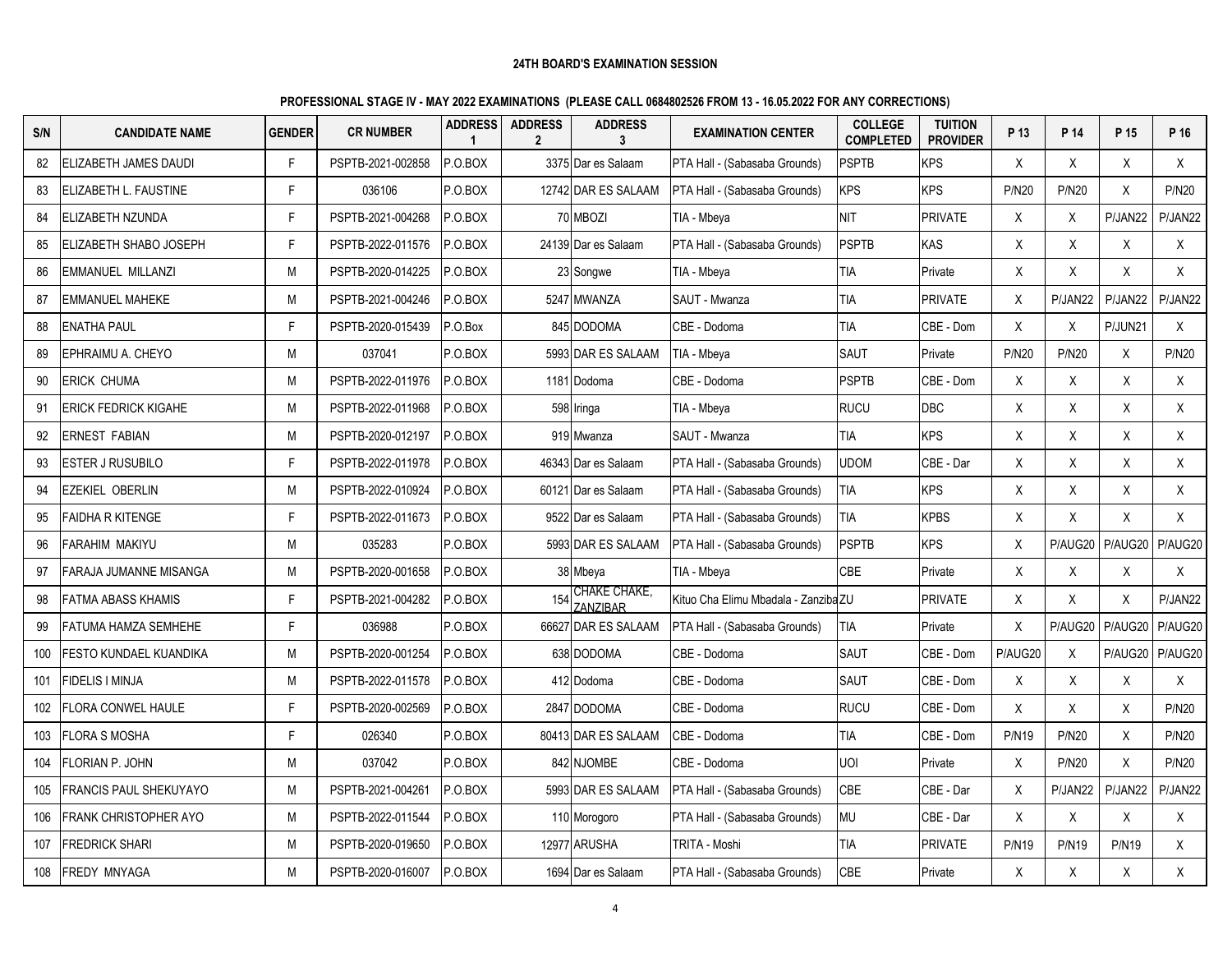| S/N | <b>CANDIDATE NAME</b>           | <b>GENDER</b> | <b>CR NUMBER</b>  | <b>ADDRESS</b><br>$\mathbf{1}$ | <b>ADDRESS</b><br>$\mathbf{2}$ | <b>ADDRESS</b><br>3            | <b>EXAMINATION CENTER</b>            | <b>COLLEGE</b><br><b>COMPLETED</b> | <b>TUITION</b><br><b>PROVIDER</b> | P 13         | P 14         | P 15         | P 16         |
|-----|---------------------------------|---------------|-------------------|--------------------------------|--------------------------------|--------------------------------|--------------------------------------|------------------------------------|-----------------------------------|--------------|--------------|--------------|--------------|
| 109 | <b>FURAHINI STEPHEN KAMBEY</b>  | М             | PSPTB-2022-010944 | P.O.BOX                        |                                | 910 Dodoma                     | CBE - Dodoma                         | <b>TIA</b>                         | CBE - Dom                         | X            | X            | X            | X            |
| 110 | <b>GASTOR HILARY MTWEVE</b>     | М             | 036373            | P.O.BOX                        |                                | 2329 DAR ES SALAAM             | SAUT - Mwanza                        | <b>PSPTB</b>                       | <b>IUL</b>                        | X            | P/AUG20      | P/AUG20      | P/AUG20      |
| 111 | <b>GAUDAY G FISSOO</b>          | М             | PSPTB-2022-010947 | P.O.BOX                        |                                | 60121 Dar es Salaam            | PTA Hall - (Sabasaba Grounds)        | TIA                                | <b>KPS</b>                        | X            | X            | Χ            | X            |
| 112 | <b>GAUDENSIA AIDAN MTASIWA</b>  | F.            | PSPTB-2022-010948 | P.O.BOX                        |                                | 65166 Dar es Salaam            | PTA Hall - (Sabasaba Grounds)        | <b>TIA</b>                         | CBE - Dar                         | X            | X            | X            | X            |
| 113 | <b>GEOFREY LYDIANO KILANGA</b>  | М             | PSPTB-2021-004280 | P.O.BOX                        |                                | 5993 DAR ES SALAAM             | PTA Hall - (Sabasaba Grounds)        | CBE                                | CBE - Dar                         | P/JAN22      | X            | P/JAN22      | P/JAN22      |
| 114 | <b>GEORGE JOSEPH</b>            | М             | PSPTB-2021-002850 | P.O.BOX                        |                                | 5993 DAR ES SALAAM             | PTA Hall - (Sabasaba Grounds)        | KIU                                | <b>KPS</b>                        | X            | P/JAN22      | P/JAN22      | P/JAN22      |
| 115 | <b>GEORGE WILLIAM</b>           | М             | PSPTB-2021-004327 | P.O.BOX                        |                                | 2963 DODOMA                    | CBE - Dodoma                         | <b>IAA</b>                         | CBE - Dom                         | X            | P/JAN22      | X            | P/JAN22      |
| 116 | <b>GETRUDA GABRIEL MNYAWAMI</b> | F.            | PSPTB-2021-002764 | P.O.Box                        |                                | 23106 DAR ES SALAAM            | PTA Hall - (Sabasaba Grounds)        | IAA                                | <b>KPBS</b>                       | X.           | P/JUN21      | P/JUN21      | P/JUN21      |
| 117 | <b>GHATI MASUBO BWIRU</b>       | F.            | PSPTB-2022-011979 | P.O.BOX                        |                                | 1347 Bukoba                    | SAUT - Mwanza                        | <b>SAUT</b>                        | Private                           | X            | Χ            | X            | X            |
| 118 | <b>GLORIA GAUDENCE MPOLE</b>    | F.            | PSPTB-2022-011943 | P.O.BOX                        |                                | 90186 Dar es Salaam            | PTA Hall - (Sabasaba Grounds)        | <b>UDOM</b>                        | <b>KPS</b>                        | X            | X            | X            | X            |
| 119 | <b>GLORIA MBANDA</b>            | F.            | PSPTB-2021-002765 | P.O.BOX                        |                                | 76818 DAR ES SALAAM            | PTA Hall - (Sabasaba Grounds)        | SAUT                               | <b>KAS</b>                        | X            | X            | X            | P/JAN22      |
| 120 | <b>GLORIA RAPHAEL GWIVAHA</b>   | F.            | PSPTB-2022-011967 | P.O.BOX                        |                                | 18145 Dar es Salaam            | PTA Hall - (Sabasaba Grounds)        | <b>SAUT</b>                        | CBE - Dar                         | X            | X            | X            | X            |
| 121 | <b>GLORY INNOCENT</b>           | F.            | PSPTB-2022-011562 | P.O.BOX                        |                                | 2958 Dar es Salaam             | PTA Hall - (Sabasaba Grounds)        | <b>CBE</b>                         | CBE - Dar                         | X            | X            | X            | X            |
| 122 | GODFREY JOHN MWAMLANI           | М             | PSPTB-2020-001158 | P.O.BOX                        | 98                             | KITETO - MANYARA SAUT - Mwanza |                                      | SAUT                               | Private                           | P/AUG20      | P/AUG20      | X            | P/AUG20      |
| 123 | GODFREY PAULO IZENGO            | М             | PSPTB-2020-002571 | P.O.BOX                        |                                | 2691 DAR ES SALAAM             | PTA Hall - (Sabasaba Grounds)        | <b>MU</b>                          | CBE - Dar                         | X            | <b>P/N20</b> | <b>P/N20</b> | <b>P/N20</b> |
| 124 | GODLISTEN P. MOSHA              | М             | PSPTB-2020-013805 | P.O.BOX                        |                                | <b>Mtwara</b>                  | PTA Hall - (Sabasaba Grounds)        | CBE                                | Private                           | X            | X            | X            | X            |
| 125 | <b>GRACE ALLEN MSANGA</b>       | F.            | PSPTB-2021-002766 | P.O.Box                        |                                | 906 BUKOBA                     | SAUT - Mwanza                        | <b>UOI</b>                         | Private                           | X            | P/JUN21      | P/JUN21      | P/JUN21      |
| 126 | <b>GRASIANA GRATIAN</b>         | F             | PSPTB-2022-010970 | P.O.BOX                        |                                | 12324 Dar es Salaam            | PTA Hall - (Sabasaba Grounds)        | <b>TIA</b>                         | <b>KPS</b>                        | X            | $\sf X$      | X            | X            |
| 127 | <b>GUDILA CYPRIAN TARIMO</b>    | F.            | PSPTB-2021-002767 | P.O.Box                        |                                | 65000 DAR ES SALAAM            | <b>PTA Hall - (Sabasaba Grounds)</b> | <b>TIA</b>                         | <b>KPS</b>                        | X            | P/JUN21      | P/JUN21      | P/JUN21      |
| 128 | <b>GWAMAKA HEZRON SWEBE</b>     | М             | PSPTB-2020-018362 | P.O.BOX                        |                                | 5993 DAR ES SALAAM             | PTA Hall - (Sabasaba Grounds)        | TIA                                | <b>KPS</b>                        | X            | X            | P/JAN22      | P/JAN22      |
| 129 | HAJI HALIFA                     | М             | PSPTB-2020-018914 | P.O.Box                        |                                | 73 CHUNYA                      | TIA - Mbeya                          | <b>TIA</b>                         | Private                           | P/JUN21      | P/JUN2       | P/JUN21      | X            |
| 130 | HAMIS HASSAN                    | М             | PSPTB-2022-011692 | P.O.BOX                        |                                | 2950 Dar es Salaam             | PTA Hall - (Sabasaba Grounds)        | <b>NIT</b>                         | <b>KPS</b>                        | X            | X            | Χ            | X            |
| 131 | <b>HAMPHREY HASSAN</b>          | М             | 037044            | P.O.BOX                        |                                | 3 MATAI - RUKWA                | TIA - Mbeya                          | MoCU                               | Private                           | <b>P/N20</b> | <b>P/N20</b> | X            | X            |
| 132 | HAPPINESS H. KICHILI            | F.            | PSPTB-2020-002573 | P.O.BOX                        |                                | 377 ARUSHA                     | TRITA - Moshi                        | MoCU                               | <b>DPC</b>                        | X            | <b>P/N20</b> | <b>P/N20</b> | <b>P/N20</b> |
| 133 | <b>HAPPY JOHN HAULE</b>         | F.            | PSPTB-2020-002574 | P.O.BOX                        |                                | 31902 DAR ES SALAAM            | PTA Hall - (Sabasaba Grounds)        | <b>CBE</b>                         | <b>KPS</b>                        | <b>P/N20</b> | <b>P/N20</b> | X            | <b>P/N20</b> |
| 134 | HAPPYNESS PATRICK MWAIPOPO      | F.            | PSPTB-2022-011954 | P.O.BOX                        |                                | 472 Kahama                     | PTA Hall - (Sabasaba Grounds)        | MU                                 | Private                           | X            | X            | X            | X            |
| 135 | <b>HASSAN MA MKUWA</b>          | M             | PSPTB-2020-015554 | P.O.BOX                        |                                | 9081 Dar es Salaam             | PTA Hall - (Sabasaba Grounds)        | <b>NIT</b>                         | FC                                | X            | X            | X            | X            |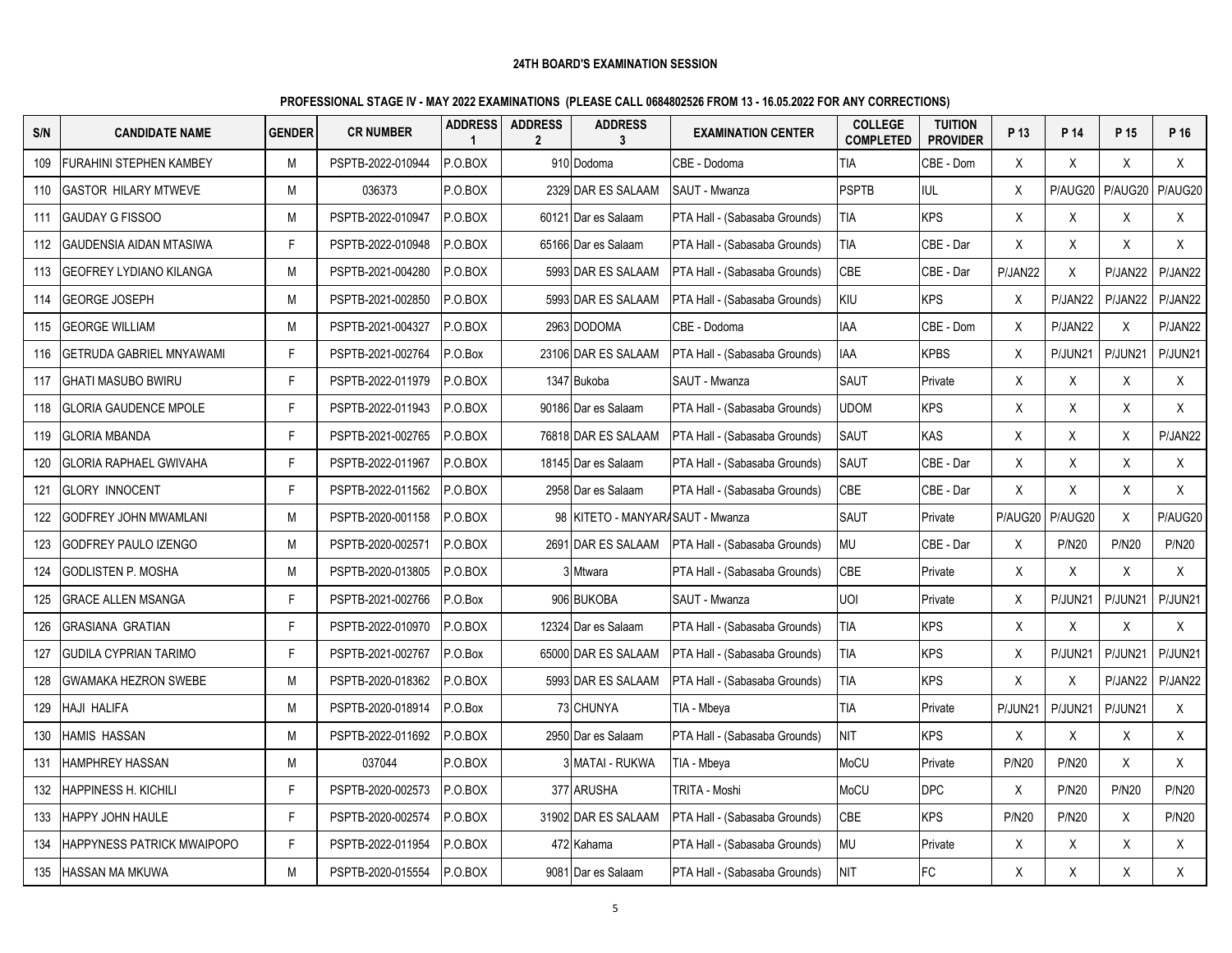| S/N | <b>CANDIDATE NAME</b>          | <b>GENDER</b> | <b>CR NUMBER</b>  | <b>ADDRESS</b><br>1 | <b>ADDRESS</b><br>$\mathbf{2}$ | <b>ADDRESS</b><br>3 | <b>EXAMINATION CENTER</b>     | <b>COLLEGE</b><br><b>COMPLETED</b> | <b>TUITION</b><br><b>PROVIDER</b> | P 13         | P 14         | P 15         | P 16         |
|-----|--------------------------------|---------------|-------------------|---------------------|--------------------------------|---------------------|-------------------------------|------------------------------------|-----------------------------------|--------------|--------------|--------------|--------------|
| 136 | <b>HEDWIGA M.N BABU</b>        | F             | 027366            | P.O.BOX             |                                | 1001 MOSHI          | TRITA - Moshi                 | <b>DPC</b>                         | <b>DPC</b>                        | <b>P/N19</b> | X            | <b>P/N19</b> | $\mathsf{X}$ |
| 137 | <b>HEFSI SAMWELI</b>           | F             | PSPTB-2020-002576 | P.O.BOX             |                                | 9024 DAR ES SALAAM  | PTA Hall - (Sabasaba Grounds) | CBE                                | CBE - Dar                         | X            | <b>P/N20</b> | <b>P/N20</b> | <b>P/N20</b> |
| 138 | <b>HELLEN EWALD RITTE</b>      | F             | 031115            | P.O.BOX             |                                | 20330 DAR ES SALAAM | PTA Hall - (Sabasaba Grounds) | <b>PSPTB</b>                       | <b>KPBS</b>                       | X            | X            | $\times$     | P/AUG20      |
| 139 | <b>HELLEN MEREMO GATI</b>      | F             | PSPTB-2021-002769 | P.O.Box             |                                | 3136 MBEYA          | TIA - Mbeya                   | <b>TIA</b>                         | FC                                | X            | P/JUN21      | P/JUN21      | P/JUN21      |
| 140 | HERYBERT DAUDI SABAI           | М             | 030334            | P.O.BOX             |                                | 30172 Pwani         | PTA Hall - (Sabasaba Grounds) |                                    | Private                           | X            | Χ            | X            | <b>P/N19</b> |
| 141 | <b>HILLARY WILSON KAAYO</b>    | M             | PSPTB-2021-002771 | P.O.Box             |                                | 18 DULUTI, ARUSHA   | TRITA - Moshi                 | <b>IAA</b>                         | Private                           | X            | P/JUN21      | X            | P/JUN21      |
| 142 | HUGOBERT NGUVUMALI             | М             | PSPTB-2021-004321 | P.O.BOX             |                                | 79188 DAR ES SALAAM | PTA Hall - (Sabasaba Grounds) | TIA                                | <b>PRIVATE</b>                    | X            | X            | P/JAN22      | $\mathsf{X}$ |
| 143 | <b>HUMPHRY SAGAMBA</b>         | M             | PSPTB-2020-016850 | P.O.BOX             |                                | 2849 Dar es Salaam  | CBE - Dodoma                  | <b>MU</b>                          | CBE - Dom                         | X            | X            | X            | X            |
| 144 | <b>HURUMA G MGENI</b>          | F             | PSPTB-2021-004266 | P.O.BOX             |                                | 474 MOSHI           | TRITA - Moshi                 | <b>MOCU</b>                        | <b>KPS</b>                        | X            | P/JAN22      | P/JAN22      | X            |
| 145 | <b>IBRAHIM FRED MWAKABELA</b>  | M             | PSPTB-2021-002867 | P.O.Box             |                                | 291 MBOZI.SONGWE    | TIA - Mbeva                   | TIA                                | Private                           | X            | P/JUN21      | P/JUN21      | P/JUN21      |
| 146 | IRENE CHRISTOPHER CHIPALO      | F             | PSPTB-2022-011941 | P.O.BOX             |                                | 1447 Dodoma         | SAUT - Mwanza                 | <b>SAUT</b>                        | Private                           | X            | X            | Χ            | X            |
| 147 | <b>IRENE K MLAY</b>            | F.            | PSPTB-2022-011933 | P.O.BOX             |                                | 720 Dar es Salaam   | PTA Hall - (Sabasaba Grounds) | <b>UDOM</b>                        | <b>KPS</b>                        | X            | X            | X            | X            |
| 148 | <b>IRENE P. MRABU</b>          | F             | PSPTB-2020-018938 | P.O.BOX             |                                | 62334 Dar es Salaam | CBE - Dodoma                  | <b>TIA</b>                         | CBE - Dom                         | X            | X            | Χ            | X            |
| 149 | <b>ISRAEL E.N. MNKENI</b>      | M             | D00210            | P.O.BOX             |                                | 9162 DAR ES SALAAM  | PTA Hall - (Sabasaba Grounds) | <b>UDSM</b>                        | CBE - Dar                         | X            | <b>P/N20</b> | <b>P/N20</b> | <b>P/N20</b> |
| 150 | <b>IVETHA METHOD</b>           | F             | 036995            | P.O.BOX             |                                | 705 DAR ES SALAAM   | PTA Hall - (Sabasaba Grounds) | <b>NIT</b>                         | <b>KPBS</b>                       | Χ            | P/AUG20      | P/AUG20      | P/AUG20      |
| 151 | <b>JACKLINE A. MWACHA</b>      | Е             | PSPTB-2020-001302 | P.O.BOX             |                                | 573 DODOMA          | CBE - Dodoma                  | <b>CBE</b>                         | CBE - Dom                         | X            | P/AUG20      | P/AUG20      | X            |
| 152 | JACKLINE CHIPAMBA              | M             | PSPTB-2020-002582 | P.O.BOX             |                                | 192 MBEYA           | PTA Hall - (Sabasaba Grounds) | TIA                                | Private                           | <b>P/N20</b> | <b>P/N20</b> | X            | $\mathsf{X}$ |
| 153 | JACOB WILLIAM SAMILANI         | M             | 036313            | P.O.BOX             |                                | 70970 DAR ES SALAAM | TIA - Mbeya                   | <b>PSPTB</b>                       | KAS                               | P/AUG20      | P/AUG20      | X            | P/AUG20      |
| 154 | JACQUELINE ALPHONCE            | F             | PSPTB-2022-011604 | P.O.BOX             |                                | 1027 Iringa         | CBE - Dodoma                  | <b>UOI</b>                         | CBE - Dom                         | X            | X            | X            | X            |
| 155 | JACQUELINE A MHANDO            |               | PSPTB-2022-011004 | P.O.BOX             |                                | 14880 Arusha        | TRITA - Moshi                 | <b>TIA</b>                         | <b>DPC</b>                        | X            | $\sf X$      | X            | X            |
| 156 | <b>JAMES JOSEPH SHEMAHIMBO</b> | M             | 028856            | P.O.BOX             |                                | 273 Sumbawanga      | TIA - Mbeya                   | <b>PSPTB</b>                       | Private                           | X            | $\mathsf{X}$ | X            | X            |
| 157 | JAMES ONESMO                   | M             | PSPTB-2021-004273 | P.O.BOX             |                                | 4756 DAR ES SALAAM  | PTA Hall - (Sabasaba Grounds) | <b>NIT</b>                         | <b>KPBS</b>                       | X            | P/JAN22      | P/JAN22      | P/JAN22      |
| 158 | JANE R. KOROMIA                | F.            | PSPTB-2020-010927 | P.O.BOX             |                                | 1001 Moshi          | TRITA - Moshi                 | <b>PSPTB</b>                       | <b>DPC</b>                        | X            | $\mathsf{X}$ | X            | X            |
| 159 | JANETH DAMAS KITINYE           | F             | PSPTB-2021-3301   | P.O.BOX             |                                | 456 DODOMA          | CBE - Dodoma                  | <b>TIA</b>                         | KAS                               | X            | X            | P/JAN22      | P/JAN22      |
| 160 | JANETH PETER ANTONY            | F             | PSPTB-2021-004239 | P.O.BOX             |                                | 705 DAR ES SALAAM   | PTA Hall - (Sabasaba Grounds) | <b>NIT</b>                         | <b>KPS</b>                        | X            | P/JAN22      | P/JAN22      | P/JAN22      |
| 161 | JAPHET JUMANNE                 | M             | PSPTB-2020-017519 | P.O.BOX             |                                | 194 Sengerema       | CBE - Dodoma                  | <b>CBE</b>                         | CBE - Dom                         | X            | X            | X            | X            |
| 162 | JAPHETI FRANCIS                | M             | PSPTB-2022-011970 | P.O.BOX             |                                | 2 Bukombe           | SAUT - Mwanza                 | <b>MOCU</b>                        | FC                                | X            | X            | Χ            | X            |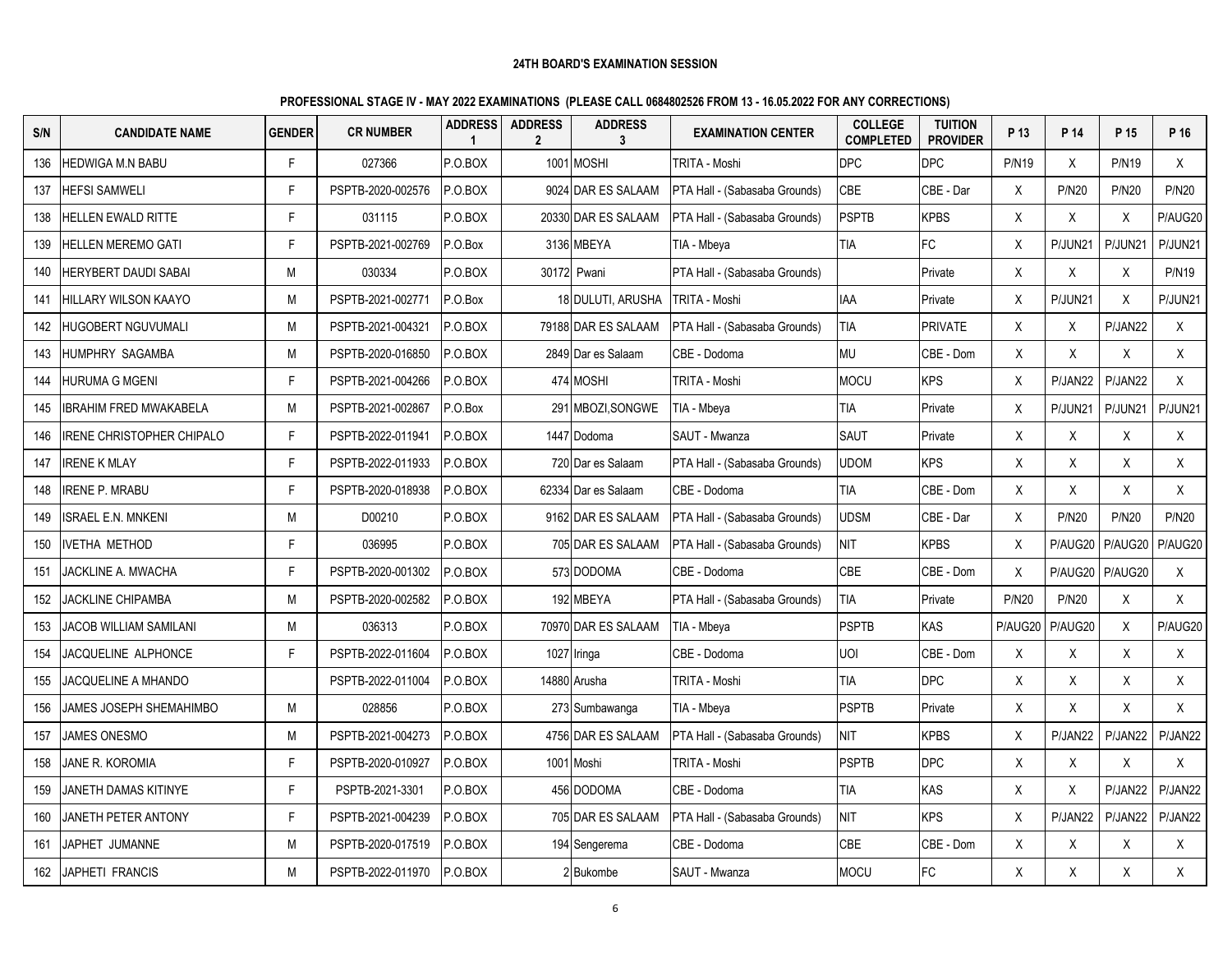| S/N | <b>CANDIDATE NAME</b>             | <b>GENDER</b> | <b>CR NUMBER</b>  | <b>ADDRESS</b><br>$\mathbf 1$ | <b>ADDRESS</b><br>$\mathbf{2}$ | <b>ADDRESS</b><br>3 | <b>EXAMINATION CENTER</b>               | <b>COLLEGE</b><br><b>COMPLETED</b> | <b>TUITION</b><br><b>PROVIDER</b> | P 13    | P 14         | P 15          | P 16            |
|-----|-----------------------------------|---------------|-------------------|-------------------------------|--------------------------------|---------------------|-----------------------------------------|------------------------------------|-----------------------------------|---------|--------------|---------------|-----------------|
| 163 | JERICK O. MATHEW                  | M             | PSPTB-2021-002837 | P.O.Box                       |                                | 4371 DAR ES SALAAM  | PTA Hall - (Sabasaba Grounds)           | <b>TIA</b>                         | <b>KPS</b>                        | X       | X            | P/JUN21       | P/JUN21         |
| 164 | JOEL BENEDICTOR MADATA            | М             | 030766            | P.O.BOX                       |                                | 131 Kagera          | SAUT - Mwanza                           | <b>CBE</b>                         | Private                           | X       | $\sf X$      | X             | X               |
| 165 | Joel L. Sembeo                    | М             | PSPTB-2020-018423 | P.O.BOX                       |                                | 1983 Arusha         | TIA - Mbeya                             | TIA                                | Private                           | X       | Χ            | X             | X               |
| 166 | JOHN BYEJWE                       | М             | PSPTB-2020-001792 | P.O.Box                       |                                | 79746 DAR ES SALAAM | TRITA - Moshi                           | IAA                                | Private                           | X       | P/JUN21      | P/JUN21       | $\mathsf{X}$    |
| 167 | JOHN M. MAPUNDA                   | М             | PSPTB-2020-013724 | P.O.BOX                       |                                | 4444 Dar es Salaam  | PTA Hall - (Sabasaba Grounds)           | SAUT                               | <b>KAS</b>                        | X       | X            | X             | X               |
| 168 | JOHNSON ANTHONY MZIRAY            | М             | PSPTB-2021-002831 | P.O.Box                       |                                | 38214 DAR ES SALAAM | PTA Hall - (Sabasaba Grounds)           | <b>SJUT</b>                        | <b>KAS</b>                        | X       | P/JUN21      | P/JUN21       | P/JUN21         |
| 169 | JOSELINE A. SECHA                 | F.            | PSPTB-2021-004315 | P.O.BOX                       |                                | 533 MTWARA          | PTA Hall - (Sabasaba Grounds)           | TIA                                | <b>KPBS</b>                       | X       | $\mathsf X$  | $\mathsf X$   | P/N21           |
| 170 | <b>JOSEPH FRANK</b>               | M             | PSPTB-2020-019207 | P.O.BOX                       |                                | 3134 ARUSHA         | TRITA - Moshi                           | <b>PRIVATE</b>                     | <b>PRIVATE</b>                    | X       | X            | P/JAN22       | P/JAN22         |
| 171 | JOVINUS GUNJE JAMES               | М             | PSPTB-2022-011946 | P.O.BOX                       |                                | 12078 Arusha        | TRITA - Moshi                           | CBE                                | Private                           | X       | X            | X             | X               |
| 172 | JOVITER PETER                     | М             | PSPTB-2022-011952 | P.O.BOX                       |                                | 349 Tabora          | SAUT - Mwanza                           | <b>UDOM</b>                        | <b>KPS</b>                        | X       | X            | X             | $\sf X$         |
| 173 | JOYCE G MAKEWA                    | F             | PSPTB-2022-011971 | P.O.BOX                       |                                | 11088 Dodoma        | CBE - Dodoma                            | SAUT                               | CBE - Dom                         | X       | X            | X             | X               |
| 174 | JOYCE L LYATUU                    | F.            | PSPTB-2022-011569 | P.O.BOX                       |                                | 2494 Dodoma         | CBE - Dodoma                            | <b>TIA</b>                         | CBE - Dom                         | X       | X            | X             | X               |
| 175 | JOYCE WILLIAM MWAKILATU           |               | PSPTB-2022-011028 | P.O.BOX                       | 2077                           |                     | CBE - Dodoma                            | <b>CBE</b>                         | <b>KPBS</b>                       | X       | $\mathsf X$  | X             | X               |
| 176 | <b>JUDITH SHADRACK</b>            | F             | PSPTB-2019-008570 | P.O.BOX                       |                                | 5993 DAR ES SALAAM  | PTA Hall - (Sabasaba Grounds)           | <b>TIA</b>                         | Private                           | P/AUG20 | P/AUG20      | P/AUG20       | X               |
| 177 | JULIANA G. MYEYA                  | F.            | PSPTB-2020-008726 | P.O.BOX                       |                                | 9300 DAR ES SALAAM  | PTA Hall - (Sabasaba Grounds)           | <b>SAUT</b>                        | <b>KPBS</b>                       | P/JAN22 | X            | P/JAN22       | P/JAN22         |
| 178 | JULIETH ALFRED KINABO             | F.            | PSPTB-2022-011956 | P.O.BOX                       |                                | 62353 Dar es Salaam | PTA Hall - (Sabasaba Grounds)           | <b>UDOM</b>                        | CBE - Dar                         | X       | X            | Χ             | X               |
| 179 | <b>JULIETH SOSTHENESS KATUNZI</b> | F.            | PSPTB-2022-011032 | P.O.BOX                       |                                | 6082 Arusha         | TRITA - Moshi                           | TIA                                | Private                           | X       | $\mathsf X$  | X             | X               |
| 180 | <b>JULITHA LUCAS NKYA</b>         | F.            | PSPTB-2020-001133 | P.O.BOX                       |                                | 23200 DAR ES SALAAM | PTA Hall - (Sabasaba Grounds)           | CBE                                | CBE - Dar                         | X       | P/AUG20      | X             | X               |
| 181 | <b>JULIUS PETER TAIRO</b>         | М             | PSPTB-2020-001810 | P.O.BOX                       |                                | 13033 ARUSHA        | PTA Hall - (Sabasaba Grounds)           | IAA                                | CBE - Dar                         | X       | <b>P/M21</b> | <b>P/M21</b>  | <b>P/M21</b>    |
| 182 | <b>JUMA ERASTO NADULA</b>         | М             | 036682            | P.O.BOX                       |                                | 322 Tabora          | SAUT - Mwanza                           | <b>PSPTB</b>                       | <b>KPBS</b>                       | X       | X            | X             | X               |
| 183 | <b>KAREEN ELIAS MGAYA</b>         | Е             | PSPTB-2020-002621 | P.O.BOX                       |                                | 13440 DAR ES SALAAM | PTA Hall - (Sabasaba Grounds)           | TIA                                | Private                           | Χ       | X            | X             | P/N2020         |
| 184 | KASHINDYE JUMA MHOZYA             | F             | 036999            | P.O.BOX                       |                                | 236 ARUSHA          | TRITA - Moshi                           | <b>IAA</b>                         | Private                           | X       | P/AUG20      | X             | P/AUG20         |
| 185 | KASSIM HAMAD KIBANO               | M             | 027486            | P.O.BOX                       |                                | 2359 ZANZIBAR       | Kituo Cha Elimu Mbadala - Zanziba PSPTB |                                    | Private                           | X       | P/AUG20      | <b>P/N 18</b> | <b>P/N18</b>    |
| 186 | <b>KELVIN MBUNDA</b>              | М             | PSPTB-2020-001162 | P.O.BOX                       |                                | 3134 ARUSHA         | CBE - Dodoma                            | TIA                                | Private                           | X       | P/AUG20      | P/AUG20       | P/AUG20         |
| 187 | IKELVIN P MUSHI                   | М             | PSPTB-2022-011722 | P.O.BOX                       |                                | 70718 Dar es Salaam | PTA Hall - (Sabasaba Grounds)           | TIA                                | <b>KPBS</b>                       | X       | $\sf X$      | Χ             | X               |
| 188 | <b>KELVIN P RUBANZA</b>           | M             | PSPTB-2022-011977 | P.O.BOX                       |                                | 5015 Dar es Salaam  | PTA Hall - (Sabasaba Grounds)           | MU                                 | <b>KPS</b>                        | X       | X            | X             | X               |
| 189 | KENETH ANASTASIUS PESSA           | M             | PSPTB-2021-002824 | P.O.Box                       |                                | 63326 DAR ES SALAAM | PTA Hall - (Sabasaba Grounds)           | <b>MU</b>                          | Private                           | X       | P/JUN21      |               | P/JUN21 P/JUN21 |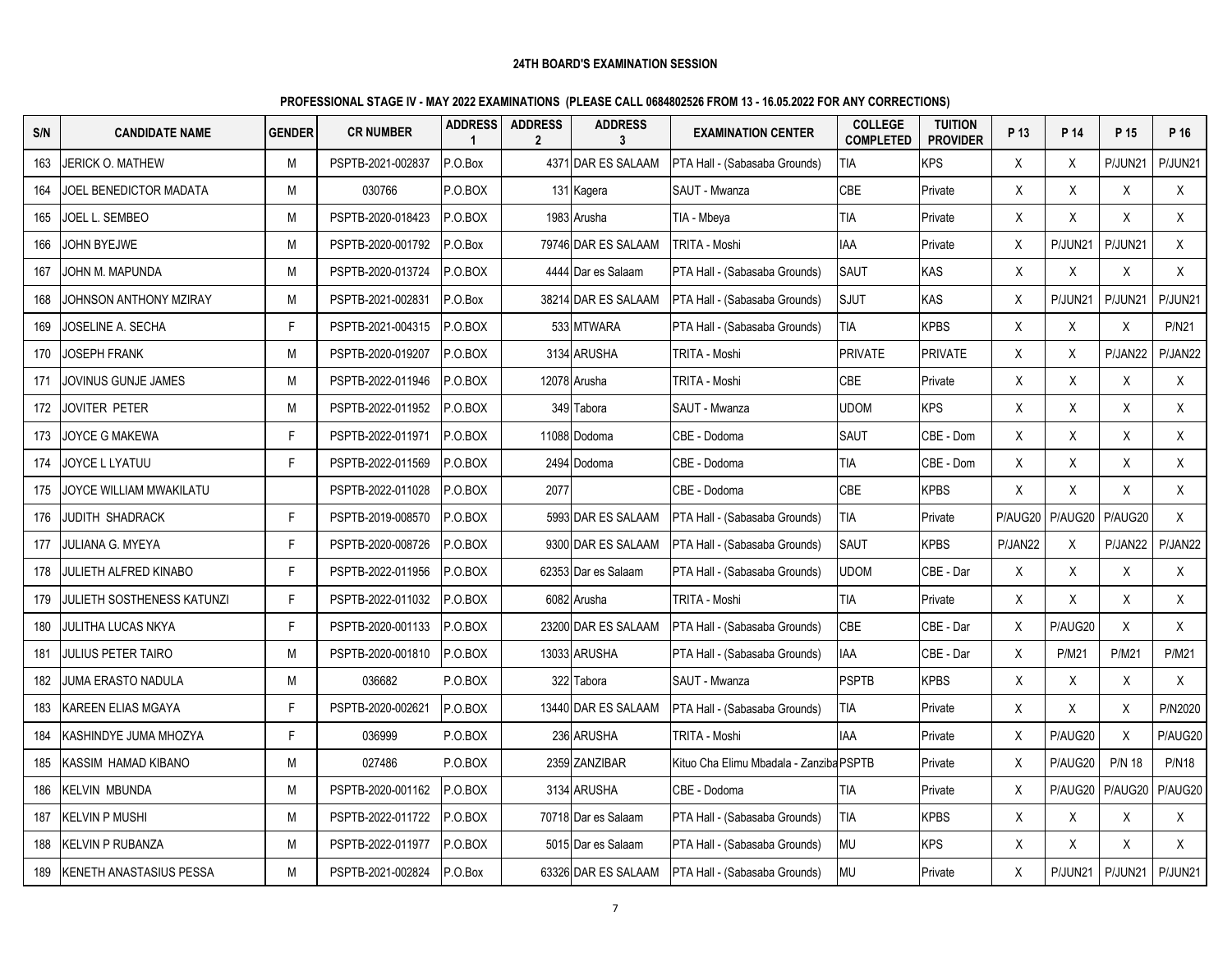| S/N | <b>CANDIDATE NAME</b>        | <b>GENDER</b> | <b>CR NUMBER</b>  | <b>ADDRESS</b><br>$\mathbf{1}$ | <b>ADDRESS</b><br>$\mathbf{2}$ | <b>ADDRESS</b><br>3  | <b>EXAMINATION CENTER</b>     | <b>COLLEGE</b><br><b>COMPLETED</b> | <b>TUITION</b><br><b>PROVIDER</b> | P 13         | P 14         | P 15                    | P 16         |
|-----|------------------------------|---------------|-------------------|--------------------------------|--------------------------------|----------------------|-------------------------------|------------------------------------|-----------------------------------|--------------|--------------|-------------------------|--------------|
| 190 | KHALIDI ABASI                | M             | PSPTB-2020-011308 | P.O.BOX                        |                                | 110 SHINYANGA        | SAUT - Mwanza                 | CBE                                | Private                           | X            | X            | <b>P/N20</b>            | <b>P/N20</b> |
| 191 | IKILIAN GEOFREY NAMBUNGA     | М             | PSPTB-2021-002820 | P.O.BOX                        |                                | 296 ARUSHA           | TRITA - Moshi                 | <b>TIA</b>                         | <b>PRIVATE</b>                    | X            | P/JAN22      | X                       | X            |
| 192 | KOLETHA BENEDICT KITOSI      | F.            | 035830            | P.O.BOX                        |                                | 5993 DAR ES SALAAM   | PTA Hall - (Sabasaba Grounds) | <b>DBC</b>                         | DBC                               | <b>P/N20</b> | <b>P/N20</b> | Χ                       | <b>P/N20</b> |
| 193 | LATIFA ABDALLAH KAWIA        | F.            | PSPTB-2020-015664 | P.O.BOX                        |                                | 2762 Dar es Salaam   | PTA Hall - (Sabasaba Grounds) | <b>MU</b>                          | Private                           | X            | X            | X                       | X            |
| 194 | LATIFA RAMADHAN JUMA         | F.            | PSPTB-2019-000604 | P.O.BOX                        |                                | 1382 Dar es Salaam   | PTA Hall - (Sabasaba Grounds) | <b>TIA</b>                         | <b>KPBS</b>                       | X            | X            | X                       | X            |
| 195 | LAWARIDI NTANDU              | F.            | PSPTB-2020-015668 | P.O.BOX                        |                                | 6766 Morogoro        | CBE - Dodoma                  | <b>SAUT</b>                        | Private                           | X            | X            | X                       | X            |
| 196 | LAZARO MAGESA                | M             | PSPTB-2020-019218 | P.O.Box                        |                                | 358 DODOMA           | CBE - Dodoma                  | CBE                                | CBE - Dom                         | X            | X            | P/JUN21                 | X            |
| 197 | LEAH DAVID FIHAVAN           | F.            | PSPTB-2020-016424 | P.O.BOX                        |                                | 2834 Dar es Salaam   | PTA Hall - (Sabasaba Grounds) | <b>MU</b>                          | <b>KPS</b>                        | X            | X            | X                       | $\mathsf{X}$ |
| 198 | LEONARD MARTIN PAULO         | М             | PSPTB-2019-000426 | P.O.BOX                        |                                | 5993 DAR ES SALAAM   | PTA Hall - (Sabasaba Grounds) | <b>PSPTB</b>                       | Private                           | X            | P/AUG20      | P/AUG20                 | ΙX           |
| 199 | <b>LIGHTNESS KOKU VICTOR</b> | F             | PSPTB-2022-011972 | P.O.BOX                        | 5594                           |                      | PTA Hall - (Sabasaba Grounds) | <b>TIA</b>                         | <b>KPS</b>                        | $\mathsf{X}$ | X            | X                       | X            |
| 200 | LILIAN ELIUD NYAUHENGA       | F.            | PSPTB-2020-001177 | P.O.BOX                        |                                | 993 DODOMA           | PTA Hall - (Sabasaba Grounds) | MoCU                               | CBE - Dar                         | P/AUG20      | P/AUG20      | X                       | P/AUG20      |
| 201 | LILIAN RENATUS KALENDERO     | F.            | PSPTB-2022-011602 | P.O.BOX                        |                                | 1 Mwanza             | SAUT - Mwanza                 | <b>SAUT</b>                        | Private                           | X            | X            | X                       | X            |
| 202 | LILIAN S. MBISE              | F.            | PSPTB-2020-013642 | P.O.BOX                        |                                | 2329 Dar es Salaam   | PTA Hall - (Sabasaba Grounds) | TIA                                | <b>KPS</b>                        | X            | X            | Χ                       | X            |
| 203 | LINDA A KUNYANJA             | F             | PSPTB-2022-011973 | P.O.BOX                        |                                | 4250 Dodoma          | CBE - Dodoma                  | <b>IAA</b>                         | CBE - Dom                         | X            | X            | X                       | X            |
| 204 | LOYCE DANIEL MASUMBUKO       | F.            | PSPTB-2020-001261 | P.O.BOX                        |                                | 5993 Dar es Salaam   | PTA Hall - (Sabasaba Grounds) | <b>CBE</b>                         | Private                           | X            | X            | X                       | X            |
| 205 | <b>LUCAS MAYOWA</b>          | М             | 031054            | P.O.BOX                        |                                | 63372 DAR ES SALAAM  | PTA Hall - (Sabasaba Grounds) | <b>KAS</b>                         | KAS                               | Χ            | <b>P/N20</b> | X                       | <b>P/N20</b> |
| 206 | LUCIA YOTHAM MHIDZE          | F.            | PSPTB-2020-001842 | P.O.BOX                        |                                | 5993 DAR ES SALAAM   | CBE - Dodoma                  | <b>TIA</b>                         | <b>KPS</b>                        | X            | P/JAN22      | P/JAN22                 | P/JAN22      |
| 207 | <b>LUCY BLASI</b>            | F.            | 037046            | P.O.BOX                        |                                | 65000 DAR ES SALAAM  | PTA Hall - (Sabasaba Grounds) | <b>TIA</b>                         | <b>KPS</b>                        | X            | <b>P/N20</b> | <b>P/N20</b>            | <b>P/N20</b> |
| 208 | LUCY M. MBIBO                | F             | PSPTB-2021-004244 | P.O.BOX                        |                                | 63096 DAR ES SALAAM  | PTA Hall - (Sabasaba Grounds) | <b>IAA</b>                         | <b>KPS</b>                        | X            | <b>P/N21</b> | <b>P/N21</b>            | <b>P/N21</b> |
| 209 | MAAMUNI N MAAMUNI            | M             | 033822            | P.O.BOX                        |                                | 2233 DAR ES SALAAM   | PTA Hall - (Sabasaba Grounds) | <b>PSPTB</b>                       | <b>KPS</b>                        | Χ            | P/AUG20      | $\sf X$                 | P/AUG20      |
| 210 | MAGDALENA ELIAS ISSOWE       | F.            | PSPTB-2020-001160 | P.O.BOX                        |                                | 1331 MWANZA          | SAUT - Mwanza                 | <b>CBE</b>                         | <b>KPS</b>                        | X            | P/AUG20      | P/AUG20                 | P/AUG20      |
| 211 | MAGDALENA F MBISE            | F.            | PSPTB-2022-011732 | P.O.BOX                        |                                | 285 Arusha           | TRITA - Moshi                 | <b>SAUT</b>                        | Private                           | X            | X            | Χ                       | $\mathsf{X}$ |
| 212 | MAGDALENA SANGO GONDELA      | F.            | PSPTB-2022-011733 | P.O.BOX                        |                                | 100095 Dar es Salaam | PTA Hall - (Sabasaba Grounds) | <b>UDOM</b>                        | <b>KPS</b>                        | X            | X            | X                       | $\mathsf{X}$ |
| 213 | <b>MAGRETH JOHN MLAPONI</b>  | F.            | PSPTB-2020-001149 | P.O.BOX                        | 328                            | <b>LINDI</b>         | TIA - Mbeya                   | <b>TIA</b>                         | Private                           | P/AUG20      | P/AUG20      | P/AUG20                 | X            |
| 214 | MAGRETH MELKIZEDECK KIMAMBO  | F.            | 029445            | P.O.BOX                        |                                | 1001 Moshi           | TRITA - Moshi                 | <b>PSPTB</b>                       | <b>DPC</b>                        | Χ            | X            | Χ                       | $\mathsf{X}$ |
| 215 | MARIA CONSOLATA MATANDU      | F             | PSPTB-2022-011597 | P.O.BOX                        |                                | 7468 Dar es Salaam   | PTA Hall - (Sabasaba Grounds) | <b>MU</b>                          | <b>KPS</b>                        | X            | $\mathsf X$  | X                       | $\sf X$      |
| 216 | <b>MARIA VICENT SANINGA</b>  | F.            | PSPTB-2020-001262 | P.O.BOX                        |                                | 6826 DAR ES SALAAM   | PTA Hall - (Sabasaba Grounds) | <b>RUCU</b>                        | <b>KPBS</b>                       | X            |              | P/AUG20 P/AUG20 P/AUG20 |              |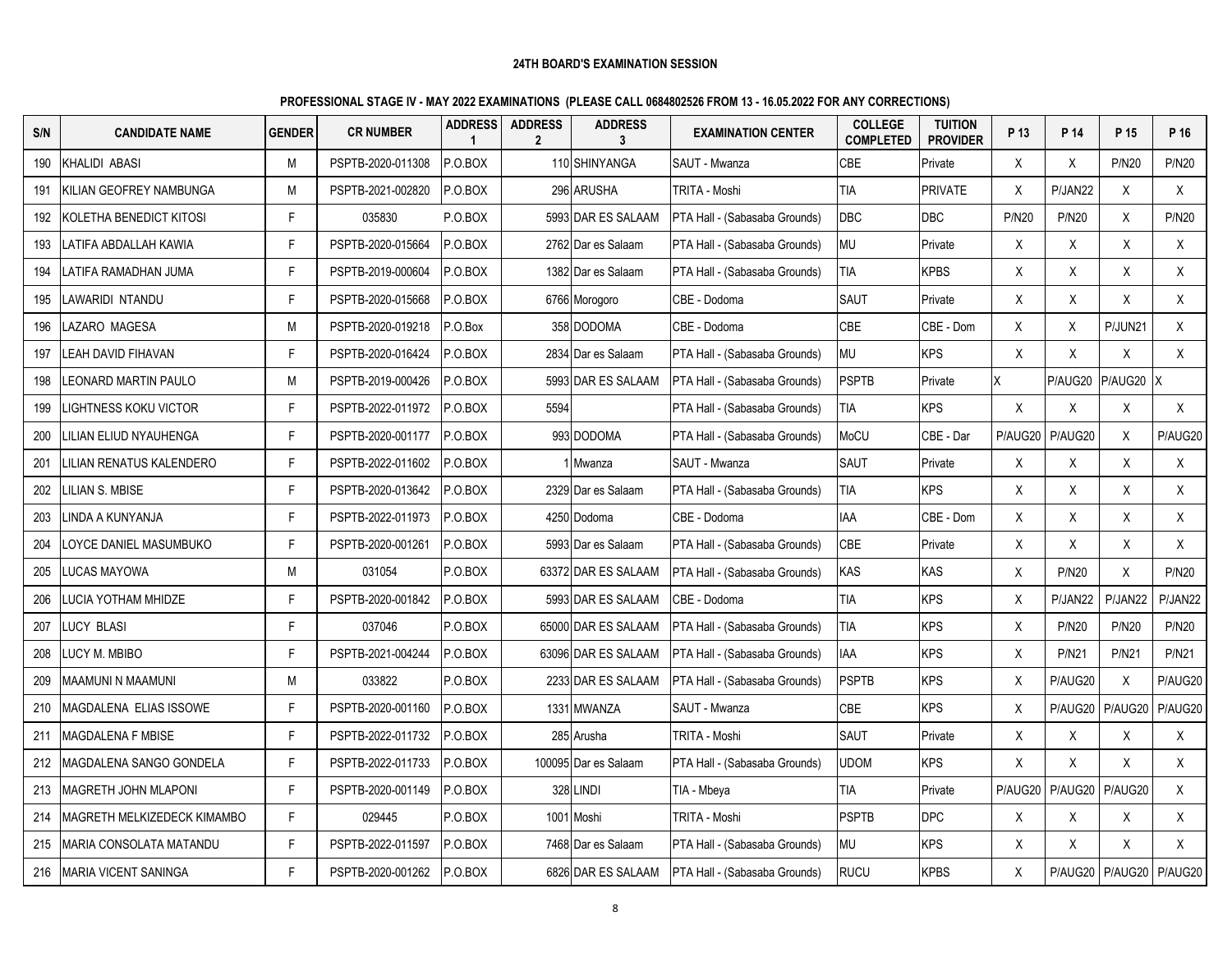| S/N | <b>CANDIDATE NAME</b>        | <b>GENDER</b> | <b>CR NUMBER</b>  | <b>ADDRESS</b><br>1 | <b>ADDRESS</b><br>$\mathbf{2}$ | <b>ADDRESS</b><br>3               | <b>EXAMINATION CENTER</b>     | <b>COLLEGE</b><br><b>COMPLETED</b> | <b>TUITION</b><br><b>PROVIDER</b> | P 13         | P 14         | P 15         | P 16         |
|-----|------------------------------|---------------|-------------------|---------------------|--------------------------------|-----------------------------------|-------------------------------|------------------------------------|-----------------------------------|--------------|--------------|--------------|--------------|
| 217 | <b>MARIAM MIRAJI</b>         | F             | PSPTB-2022-011950 | P.O.BOX             | 90123                          |                                   | PTA Hall - (Sabasaba Grounds) | <b>TIA</b>                         | <b>KPS</b>                        | X            | X            | X            | X            |
| 218 | <b>MARINA VENANCE YOLLA</b>  | F.            | 032382            | P.O.BOX             |                                | 31186 DAR ES SALAAM               | PTA Hall - (Sabasaba Grounds) | TIA                                | <b>KPBS</b>                       | X.           | <b>P/N21</b> | <b>P/N21</b> | <b>P/N21</b> |
| 219 | MARTHA NKUNDWE MAGAGA        | F             | PSPTB-2020-002266 | P.O.BOX             |                                | 46343 Dar es Salaam               | PTA Hall - (Sabasaba Grounds) | TIA                                | Private                           | X            | Χ            | X            | X            |
| 220 | <b>MARTIN ZAKAYO TYEAH</b>   | M             | PSPTB-2019-000920 | P.O.Box             |                                | 980 DODOMA                        | CBE - Dodoma                  | <b>TIA</b>                         | Private                           | <b>P/N19</b> | <b>P/N19</b> | <b>P/N19</b> | X            |
| 221 | <b>MARY NGAILO</b>           | F             | PSPTB-2020-011710 | P.O.Box             |                                | 1249 DODOMA                       | CBE - Dodoma                  | CBE                                | CBE - Dom                         | X            | P/JUN21      | P/JUN21      | P/JUN21      |
| 222 | MARY J. MWALYEMA             | F             | PSPTB-2020-002594 | P.O.BOX             |                                | 661 DODOMA                        | CBE - Dodoma                  | <b>SJUT</b>                        | KAS                               | X            | <b>P/N20</b> | <b>P/N20</b> | <b>P/N20</b> |
| 223 | <b>MARY PAUL MUSHI</b>       | F             | PSPTB-2020-018991 | P.O.BOX             |                                | 5993 Dar es Salaam                | PTA Hall - (Sabasaba Grounds) | NIT                                | Private                           | X            | $\sf X$      | X            | X            |
| 224 | MARYAM FADHIL SHAIB          | F             | PSPTB-2020-001865 | P.O.BOX             |                                | 39986 Dar es Salaam               | PTA Hall - (Sabasaba Grounds) | TIA                                | <b>KPS</b>                        | X            | X            | X            | X            |
| 225 | MARYSTELLA E KWEKA           | F.            | PSPTB-2022-011601 | P.O.BOX             |                                | 27 Hai                            | PTA Hall - (Sabasaba Grounds) | <b>TIA</b>                         | <b>KPBS</b>                       | X            | X            | X            | X            |
| 226 | <b>MASOUD KH HASSAN</b>      | М             | PSPTB-2022-011567 | P.O.BOX             |                                | 567 Zanzibar                      | PTA Hall - (Sabasaba Grounds) | ZU                                 | Private                           | X            | X            | X            | X            |
| 227 | MATILDA WESTON MWANGELA      | F             | PSPTB-2022-011974 | P.O.BOX             |                                | 134 Sumbawanga                    | TIA - Mbeya                   | <b>TIA</b>                         | Private                           | X            | $\mathsf X$  | X            | X            |
| 228 | <b>MATRIDA THEOPHAN</b>      | F.            | PSPTB-2022-011566 | P.O.BOX             |                                | 332 Kigoma                        | CBE - Dodoma                  | <b>UDOM</b>                        | CBE - Dom                         | X            | X            | X            | X            |
| 229 | <b>MECHTILDA PROTAS</b>      | F.            | PSPTB-2020-019692 | P.O.BOX             |                                | 12 UVINZA                         | CBE - Dodoma                  | SAUT                               | KAS                               | X            | P/JAN22      | X            | P/JAN22      |
| 230 | MECKTIDIS SEVERIN NGONGI     | F             | PSPTB-2020-015707 | P.O.BOX             |                                | 2077 Dodoma                       | CBE - Dodoma                  | CBE                                | CBE - Dom                         | X            | Χ            | X            | X            |
| 231 | <b>MELISA MICHAEL NGOMUO</b> | F             | PSPTB-2021-004301 | P.O.BOX             |                                | 78643 DAR ES SALAAM               | PTA Hall - (Sabasaba Grounds) | CBE                                | CBE - Dar                         | X            | X            | X            | P/JAN22      |
| 232 | MERCY H. TEMU                | F             | PSPTB-2021-004256 | P.O.BOX             |                                | 10 DODOMA                         | CBE - Dodoma                  | CBE                                | CBE - Dom                         | X            | X            | P/JAN22      | P/JAN22      |
| 233 | MHOZYA S. SIMEO              | M             | PSPTB-2020-011151 | P.O.BOX             |                                | 41 INANSIO, UKEREWI SAUT - Mwanza |                               | <b>CBE</b>                         | SAUT - Mwanz                      | X            | $\mathsf{X}$ | P/JAN22      | P/JAN22      |
| 234 | MOHAMED HASSAN               | M             | PSPTB-2021-002882 | P.O.Box             |                                | 22682 DAR ES SALAAM               | PTA Hall - (Sabasaba Grounds) | <b>SAUT</b>                        | <b>KAS</b>                        | X            | P/JUN2       | P/JUN21      | P/JUN21      |
| 235 | MONDAY MWAFONGO              | М             | 020507            | P.O.BOX             |                                | <b>DODOMA</b>                     | CBE - Dodoma                  | <b>PRIVATE</b>                     | CBE - Dom                         | X            | <b>P/N21</b> | Χ            | X            |
| 236 | MWAHIJA KONDO                | F             | PSPTB-2021-002809 | P.O.BOX             |                                | 14080 DAR ES SALAAM               | CBE - Dodoma                  | KIU                                | CBE - Dom                         | X            | Χ            | <b>P/M21</b> | X            |
| 237 | MWAJUMA KHALID MBAGA         | F             | PSPTB-2019-000164 | P.O.BOX             |                                | 9522 DAR ES SALAAM                | PTA Hall - (Sabasaba Grounds) | TIA                                | <b>KPS</b>                        | X            | <b>P/M21</b> | <b>P/M21</b> | P/M21        |
| 238 | MWANABARAKA A. SARUMBO       | F             | PSPTB-2021-002854 | P.O.Box             |                                | 5993 DAR ES SALAAM                | PTA Hall - (Sabasaba Grounds) | TIA                                | <b>KPBS</b>                       | Χ            | P/JUN21      | P/JUN21      | P/JUN21      |
| 239 | MWANAIDI JUMANNE             | F.            | PSPTB-2022-011958 | P.O.BOX             |                                | 170 Maswa                         | PTA Hall - (Sabasaba Grounds) | <b>MU</b>                          | Private                           | X            | $\sf X$      | X            | X            |
| 240 | MWIGI MNYORWA                | F             | PSPTB-2022-011963 | P.O.BOX             |                                | 55068 Dar es Salaam               | PTA Hall - (Sabasaba Grounds) | TIA                                | <b>KPBS</b>                       | X            | Χ            | X            | X            |
| 241 | <b>MZEE MOHAMEDI</b>         | М             | PSPTB-2022-011563 | P.O.BOX             |                                | 55068 Dar es Salaam               | PTA Hall - (Sabasaba Grounds) | <b>PSPTB</b>                       | <b>KPS</b>                        | X            | X            | X            | X            |
| 242 | <b>NAOMI D MUSHI</b>         | F.            | PSPTB-2022-011955 | P.O.BOX             | 8404                           |                                   | PTA Hall - (Sabasaba Grounds) | MoCU                               | <b>KPS</b>                        | X            | X            | X            | X            |
| 243 | <b>NASERIAN SAIBULL</b>      | Е             | PSPTB-2021-004245 | P.O.BOX             |                                | 1694 DAR ES SALAAM                | PTA Hall - (Sabasaba Grounds) | CBE                                | CBE - Dar                         | X            | X            | P/JAN22      | X            |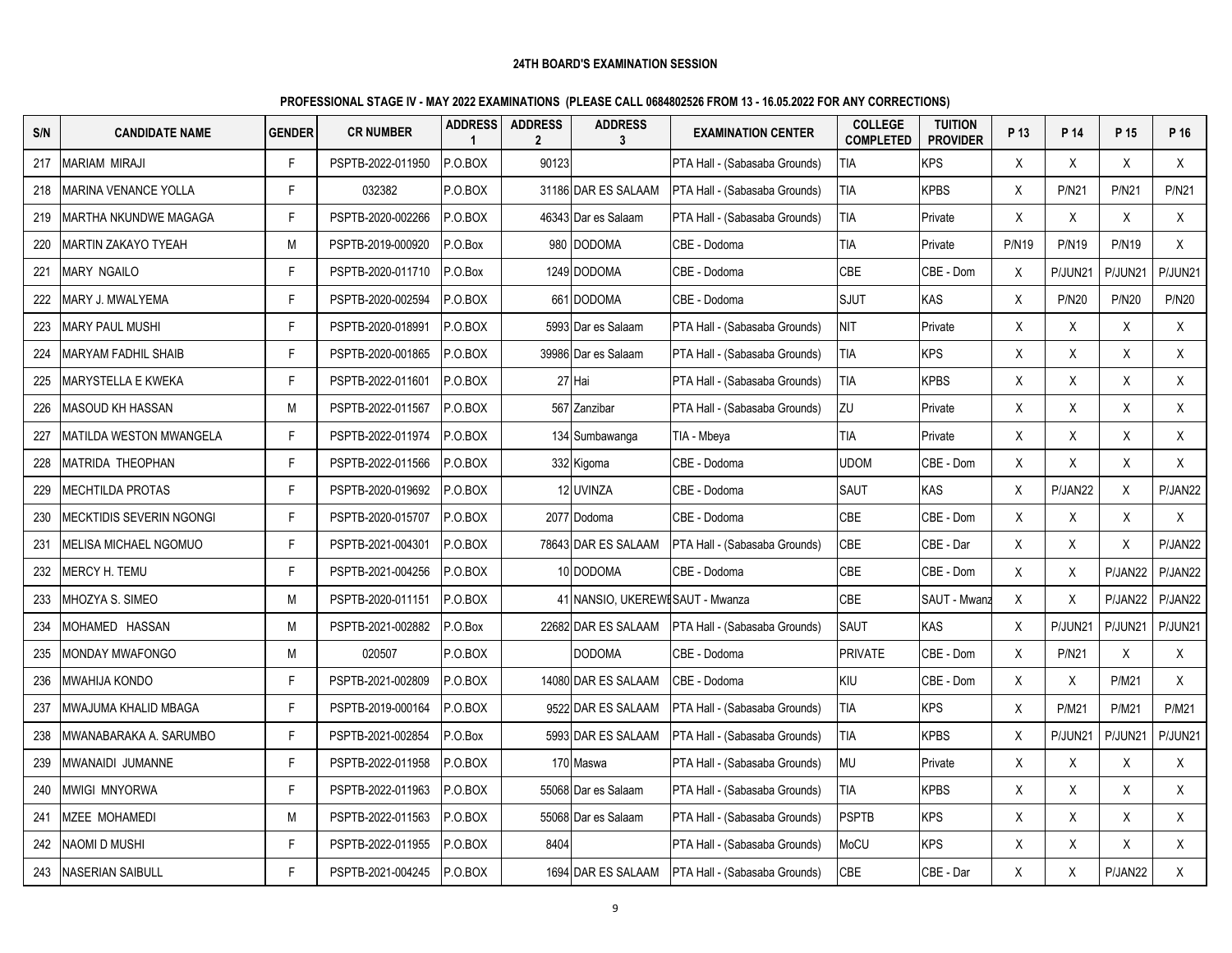| S/N | <b>CANDIDATE NAME</b>        | <b>GENDER</b> | <b>CR NUMBER</b>  | <b>ADDRESS</b><br>$\mathbf{1}$ | <b>ADDRESS</b><br>$\mathbf{2}$ | <b>ADDRESS</b><br>3 | <b>EXAMINATION CENTER</b>              | <b>COLLEGE</b><br><b>COMPLETED</b> | <b>TUITION</b><br><b>PROVIDER</b> | P 13         | P 14         | P 15          | P 16              |
|-----|------------------------------|---------------|-------------------|--------------------------------|--------------------------------|---------------------|----------------------------------------|------------------------------------|-----------------------------------|--------------|--------------|---------------|-------------------|
| 244 | NASRA H. KIVUYO              | F             | PSPTB-2021-002808 | P.O.Box                        |                                | 7438 ARUSHA         | TRITA - Moshi                          | <b>IAA</b>                         | Private                           | P/JUN21      | P/JUN21      | X             | P/JUN21           |
| 245 | INASSRA KHALFAN MAGAZO       | F.            | 036215            | P.O.BOX                        |                                | 1294 ZANZIBAR       | Kituo Cha Elimu Mbadala - Zanziba SUZA |                                    | Private                           | X            | <b>P/M18</b> | X             | <b>P/M18</b>      |
| 246 | <b>NEEMA CHAMBIKA</b>        | F             | PSPTB-2020-002605 | P.O.BOX                        |                                | 31902 DAR ES SALAAM | PTA Hall - (Sabasaba Grounds)          | CBE                                | CBE - Dar                         | P/N20        | <b>P/N20</b> | Χ             | <b>P/N20</b>      |
| 247 | <b>NEEMA K LWENA</b>         | F.            | PSPTB-2022-011118 | P.O.BOX                        |                                | 110 Morogoro        | CBE - Dodoma                           | <b>MU</b>                          | <b>KPBS</b>                       | X            | X            | X             | X                 |
| 248 | NEHEMIA GWELINO MDEMU        | М             | PSPTB-2022-011568 | P.O.BOX                        |                                | 7345 Dar es Salaam  | PTA Hall - (Sabasaba Grounds)          | TIA                                | <b>KPS</b>                        | X            | X            | X             | X                 |
| 249 | NKUNDWE ALINUNTWA            | M             | PSPTB-2020-001129 | P.O.BOX                        |                                | 2 NKASI - RUKWA     | TIA - Mbeya                            | TIA                                | Private                           | X            | P/AUG20      | P/AUG20       | P/AUG20           |
| 250 | <b>NOEL ALFRED MASSAWE</b>   | M             | 031241            | P.O.BOX                        |                                | 661 ARUSHA          | TRITA - Moshi                          | <b>PSPTB</b>                       | Private                           | P/AUG20      | X            | X             | P/AUG20           |
| 251 | NURU MWANZAGI                | F             | 026475            | P.O.Box                        |                                | 141 MTWARA          | PTA Hall - (Sabasaba Grounds)          | <b>PSPTB</b>                       | KAS                               | X            | X            | $\times$      | P/JUN21           |
| 252 | NYAMGARAMA JACKSON MANG'ABA  | M             | 036524            | P.O.BOX                        |                                | 217 Mwanza          | TIA - Mbeya                            | <b>CBE</b>                         | Private                           | <b>P/N18</b> | P/AUG20      | <b>P/N 18</b> | X                 |
| 253 | OMAR MOH'D OMAR              | М             | 037007            | P.O.BOX                        |                                | 1290 ZANZIBAR       | Kituo Cha Elimu Mbadala - Zanziba CBE  |                                    | Private                           | X            | P/AUG20      | P/AUG20       | $\mathsf{X}$      |
| 254 | OMARY J NOOR                 | M             | PSPTB-2020-20413  | P.O.BOX                        |                                | 9150 Dar es Salaam  | SAUT - Mwanza                          | tia                                | Private                           | X            | Χ            | Χ             | X                 |
| 255 | OMEGA OMARI MWAKALIKAMO      | M             | PSPTB-2020-001132 | P.O.BOX                        |                                | 419 MBEYA           | TIA - Mbeya                            | <b>TIA</b>                         | Private                           | X.           | P/AUG20      | X             | P/AUG20           |
| 256 | PATRICK AYUBU MWAMAKULA      | М             | 035234            | P.O.BOX                        |                                | 11042 Dodoma        | CBE - Dodoma                           | CBE                                | <b>KAS</b>                        | X            | X            | X             | X                 |
| 257 | PATRICK JUSTINI MUNISHI      | M             | PSPTB-2022-011439 | P.O.BOX                        |                                | 127 Tunduma         | PTA Hall - (Sabasaba Grounds)          | <b>MU</b>                          | CBE - Dar                         | X            | X            | X             | X                 |
| 258 | <b>PATRICK PETER NYEMO</b>   | M             | PSPTB-2020-001168 | P.O.BOX                        |                                | 877 DODOMA          | CBE - Dodoma                           | <b>SAUT</b>                        | CBE - Dom                         | P/AUG20      | P/AUG20      | $\sf X$       | P/AUG20           |
| 259 | PENTRONILA GERALD JOSEPH     | F             | 036579            | P.O.BOX                        |                                | 1915 MOSHI          | TRITA - Moshi                          | DPC                                | <b>DPC</b>                        | <b>P/N20</b> | X            | <b>P/N20</b>  | <b>P/N20</b>      |
| 260 | PETER A. KAMINA              | M             | PSPTB-2022-011606 | P.O.BOX                        |                                | 1675 Arusha         | CBE - Dodoma                           | <b>TIA</b>                         | CBE - Dom                         | X            | X            | X             | $\sf X$           |
| 261 | <b>RACHEL DANIEL</b>         | M             | PSPTB-2021-002803 | P.O.BOX                        |                                | 1663 MWANZA         | SAUT - Mwanza                          | <b>TIA</b>                         | <b>KPS</b>                        | X            | X            | P/JUN21       | X                 |
| 262 | RAHMA HUSSEIN                | Е             | 037010            | P.O.BOX                        |                                | 130 TABORA          | CBE - Dodoma                           | MU                                 | CBE - Dom                         | <b>P/M20</b> | <b>P/M20</b> | X             | <b>P/M20</b>      |
| 263 | RAMADHANI MWINYI             | М             | PSPTB-2019-008599 | P.O.BOX                        |                                | 570 IRINGA          | TIA - Mbeya                            | TIA                                | Private                           | <b>P/N19</b> | X            | <b>P/N19</b>  | X                 |
| 264 | RAMADHANI HUSSEIN            | М             | PSPTB-2019-008598 | P.O.Box                        |                                | 91 DAR ES SALAAM    | PTA Hall - (Sabasaba Grounds)          | CBE                                | Private                           | <b>P/N19</b> | X            | <b>P/N19</b>  | <b>P/N19</b>      |
| 265 | RAMADHANI SALIMU MZIRAY      | M             | PSPTB-2022-011948 | P.O.BOX                        |                                | 456 Dodoma          | CBE - Dodoma                           | PSPTB                              | Private                           | X            | Χ            | X             | X                 |
| 266 | RAPHAEL STEVEN CHIMA         | M             | PSPTB-2021-002802 | P.O.BOX                        |                                | 31426 DAR ES SALAAM | CBE - Dodoma                           | <b>SAUT</b>                        | CBE - Dom                         | X            | <b>P/M21</b> | <b>P/M21</b>  | <b>P/M21</b>      |
| 267 | RASHID A OTHMAN              | М             | PSPTB-2022-011769 | P.O.BOX                        |                                | 263 Zanzibar        | PTA Hall - (Sabasaba Grounds)          | ZU                                 | <b>KPS</b>                        | X            | X            | X             | X                 |
| 268 | <b>RASHID MTORO SULTAN</b>   | M             | PSPTB-2021-002801 | P.O.Box                        |                                | 6073 DAR ES SALAAM  | CBE - Dodoma                           | CBE                                | CBE - Dom                         | X            | X            | P/JUN21       | X                 |
| 269 | RAYMOND JOSEPH SHOLA         | M             | PSPTB-2022-011164 | P.O.BOX                        |                                | Morogoro            | PTA Hall - (Sabasaba Grounds)          | CBE                                | <b>KPS</b>                        | X            | $\mathsf{X}$ | X             | X                 |
| 270 | <b>RAYMOND RUFINUS LWILA</b> | M             | PSPTB-2020-001167 | P.O.BOX                        |                                | 494 SONGWE          | TIA - Mbeya                            | MoCU                               | Private                           | X            | P/AUG20      |               | P/AUG20   P/AUG20 |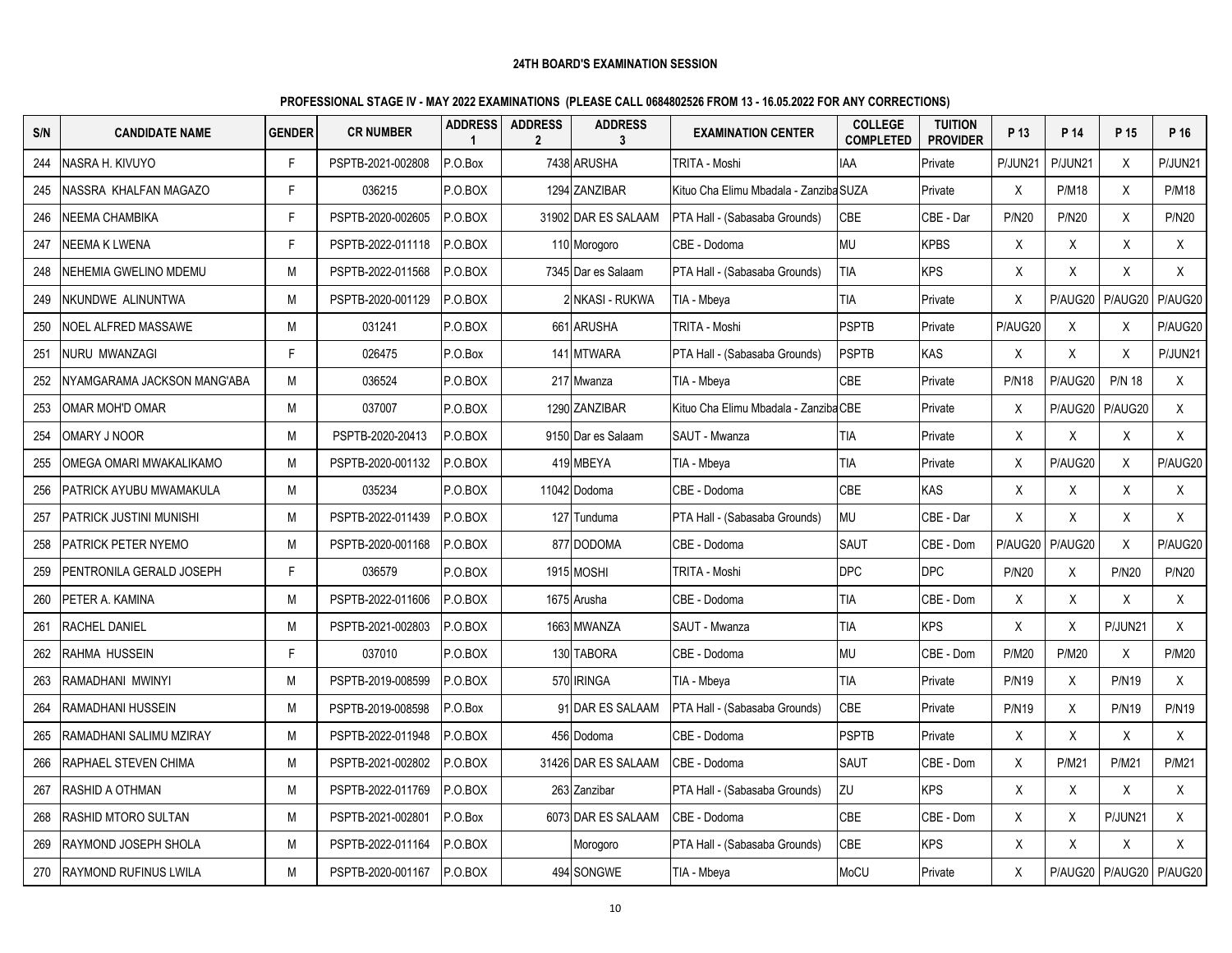| S/N | <b>CANDIDATE NAME</b>          | <b>GENDER</b> | <b>CR NUMBER</b>  | <b>ADDRESS</b><br>$\mathbf{1}$ | <b>ADDRESS</b><br>$\mathbf{2}$ | <b>ADDRESS</b><br>3 | <b>EXAMINATION CENTER</b>     | <b>COLLEGE</b><br><b>COMPLETED</b> | <b>TUITION</b><br><b>PROVIDER</b> | P 13         | P 14         | P 15         | P 16         |
|-----|--------------------------------|---------------|-------------------|--------------------------------|--------------------------------|---------------------|-------------------------------|------------------------------------|-----------------------------------|--------------|--------------|--------------|--------------|
| 271 | REHEMA KENGIA                  | F             | PSPTB-2020-001143 | P.O.BOX                        |                                | 12863 MOSHI         | TRITA - Moshi                 | <b>TIA</b>                         | <b>DPC</b>                        | P/AUG20      | P/AUG20      | X            | X            |
| 272 | REHEMA HAMADI ISMAIL           | F.            | 037015            | P.O.BOX                        |                                | 11240 MWANZA        | PTA Hall - (Sabasaba Grounds) | IAA                                | <b>KPS</b>                        | P/AUG20      | P/AUG20      | X            | P/AUG20      |
| 273 | RESTITUTE JOHN                 | F.            | PSPTB-2020-013474 | P.O.Box                        |                                | 24303 DAR ES SALAAM | PTA Hall - (Sabasaba Grounds) | TIA                                | CBE - Dar                         | P/JUN21      | Χ            | P/JUN21      | P/JUN21      |
| 274 | REVINA MATHEW JOHN             | F.            | PSPTB-2022-011167 | P.O.BOX                        |                                | 1245 Arusha         | TRITA - Moshi                 | <b>IAA</b>                         | Private                           | X            | X            | X            | X            |
| 275 | ROBERT EMANUEL BAYO            | М             | PSPTB-2020-21711  | P.O.BOX                        |                                | 54 KATESHI          | CBE - Dodoma                  | CBE                                | <b>PRIVATE</b>                    | X            | P/JAN22      | P/JAN22      | P/JAN22      |
| 276 | ROGATUS VITUS KISHEPO          | М             | PSPTB-2022-011965 | P.O.BOX                        |                                | 5428 Dar es Salaam  | PTA Hall - (Sabasaba Grounds) | CBE                                | CBE - Dar                         | X            | Χ            | X            | X            |
| 277 | ROSEMARY EUSTERS ODEMBA        | F.            | PSPTB-2020-001978 | P.O.BOX                        |                                | 2077 Dodoma         | CBE - Dodoma                  | CBE                                | CBE - Dom                         | X            | X            | X            | X            |
| 278 | ROSINA J. DELIMA               | F.            | PSPTB-2020-002609 | P.O.BOX                        |                                | 2916 DODOMA         | CBE - Dodoma                  | TIA                                | CBE - Dom                         | <b>P/N20</b> | <b>P/N20</b> | X            | <b>P/N20</b> |
| 279 | RUGILLAE MAGILI REUBEN         | М             | PSPTB-2020-001281 | P.O.BOX                        |                                | 76698 Dar es Salaam | PTA Hall - (Sabasaba Grounds) | <b>BU</b>                          | <b>KPS</b>                        | X            | P/AUG20      | P/AUG20      | X            |
| 280 | RWEIKIZA EMMANUEL              | M             | PSPTB-2022-011594 | P.O.BOX                        | 88                             | Mwanza              | SAUT - Mwanza                 | <b>SAUT</b>                        | Private                           | X            | X            | X            | X            |
| 281 | SABRINA JUMA SIPE              | F.            | PSPTB-2022-011929 | P.O.BOX                        |                                | 60234 Dar es Salaam | PTA Hall - (Sabasaba Grounds) | SAUT                               | <b>KPBS</b>                       | X            | X            | X            | X            |
| 282 | SAID M MKETO                   | М             | PSPTB-2022-011969 | P.O.BOX                        |                                | 720 Iringa          | CBE - Dodoma                  | <b>UOI</b>                         | FC                                | X            | X            | X            | X            |
| 283 | <b>SALAMA MTORO</b>            | М             | PSPTB-2021-004249 | P.O.BOX                        |                                | 239 TABORA          | CBE - Dodoma                  | <b>MOCU</b>                        | <b>KPS</b>                        | X            | P/JAN22      | P/JAN22      | X            |
| 284 | SALMA ABDALLAH SWAVILLAH       | F.            | PSPTB-2022-011175 | P.O.BOX                        |                                | 329 Dar es Salaam   | PTA Hall - (Sabasaba Grounds) | MU                                 | <b>KPS</b>                        | X            | X            | X            | X            |
| 285 | <b>SALOME CHAMBO</b>           | F.            | PSPTB-2021-004255 | P.O.BOX                        |                                | 2077 DODOMA         | CBE - Dodoma                  | CBE                                | CBE - Dom                         | X            | <b>P/N21</b> | <b>P/N21</b> | <b>P/N21</b> |
| 286 | SALUM AHMAD MPINDAMILA         | М             | PSPTB-2021-004287 | P.O.BOX                        |                                | <b>MOROGORO</b>     | PTA Hall - (Sabasaba Grounds) | <b>NIT</b>                         | <b>PRIVATE</b>                    | P/JAN22      | Χ            | X            | P/JAN22      |
| 287 | <b>SAMSON MAKUMBA</b>          | M             | PSPTB-2020-019291 | P.O.BOX                        |                                | 20950 Dar es Salaam | PTA Hall - (Sabasaba Grounds) | <b>TIA</b>                         | <b>KPS</b>                        | X            | X            | $\sf X$      | X            |
| 288 | SAMSON GEORGE KIBWANA          | М             | PSPTB-2020-002611 | P.O.BOX                        |                                | 1255 SONGEA         | PTA Hall - (Sabasaba Grounds) | MoCU                               | <b>KPBS</b>                       | <b>P/N20</b> | X            | Χ            | P/N20        |
| 289 | SARA D KYANDO                  | F.            | PSPTB-2022-011598 | P.O.BOX                        |                                | 2077 Dodoma         | CBE - Dodoma                  | CBE                                | CBE - Dom                         | X            | $\mathsf{X}$ | X            | X            |
| 290 | SAUM HAMIDA MPOGOLE            | F.            | PSPTB-2020-001994 | P.O.Box                        |                                | 598 IRINGA          | PTA Hall - (Sabasaba Grounds) | <b>JUCO</b>                        | <b>KPS</b>                        | X            | X            | P/JUN21      | P/JUN21      |
| 291 | SHABANI CHURI                  | М             | PSPTB-2020-016481 | P.O.BOX                        |                                | 96096 Dar es Salaam | PTA Hall - (Sabasaba Grounds) | <b>SJUT</b>                        | CBE - Dar                         | X            | Χ            | X            | X            |
| 292 | SHANEL JOSEPHAT BASSO          | М             | 026205            | P.O.BOX                        |                                | 136 Karatu          | TRITA - Moshi                 | <b>PSPTB</b>                       | Private                           | X            | X            | Χ            | X            |
| 293 | SHEDRACK SOSPETER MARWA        | М             | PSPTB-2020-002424 | P.O.BOX                        |                                | 5993 Dar es Salaam  | PTA Hall - (Sabasaba Grounds) | <b>PSPTB</b>                       | <b>KPBS</b>                       | X            | X            | X            | X            |
| 294 | SILVANA ARON                   | F.            | PSPTB-2022-011792 | P.O.BOX                        |                                | 45 Kyela            | SAUT - Mwanza                 | SAUT                               | Private                           | X            | Χ            | X            | X            |
| 295 | <b>STANLEY RABSON</b>          | M             | PSPTB-2020-002614 | P.O.BOX                        |                                | 456 DODOMA          | CBE - Dodoma                  | <b>CBE</b>                         | CBE - Dom                         | <b>P/N20</b> | X            | <b>P/N20</b> | X            |
| 296 | STANSLAUS MWIJAGE              | М             | PSPTB-2020-012449 | P.O.BOX                        |                                | 5993 Dar es Salaam  | PTA Hall - (Sabasaba Grounds) | CBE                                | Private                           | X            | X            | X            | X            |
| 297 | STELLA AMBILIKILE MWENISONGOLE |               | 024954            | P.O.BOX                        |                                | 2802 DODOMA         | CBE - Dodoma                  | <b>TIA</b>                         | KAS                               | <b>P/N19</b> | X            | Χ            | <b>P/N19</b> |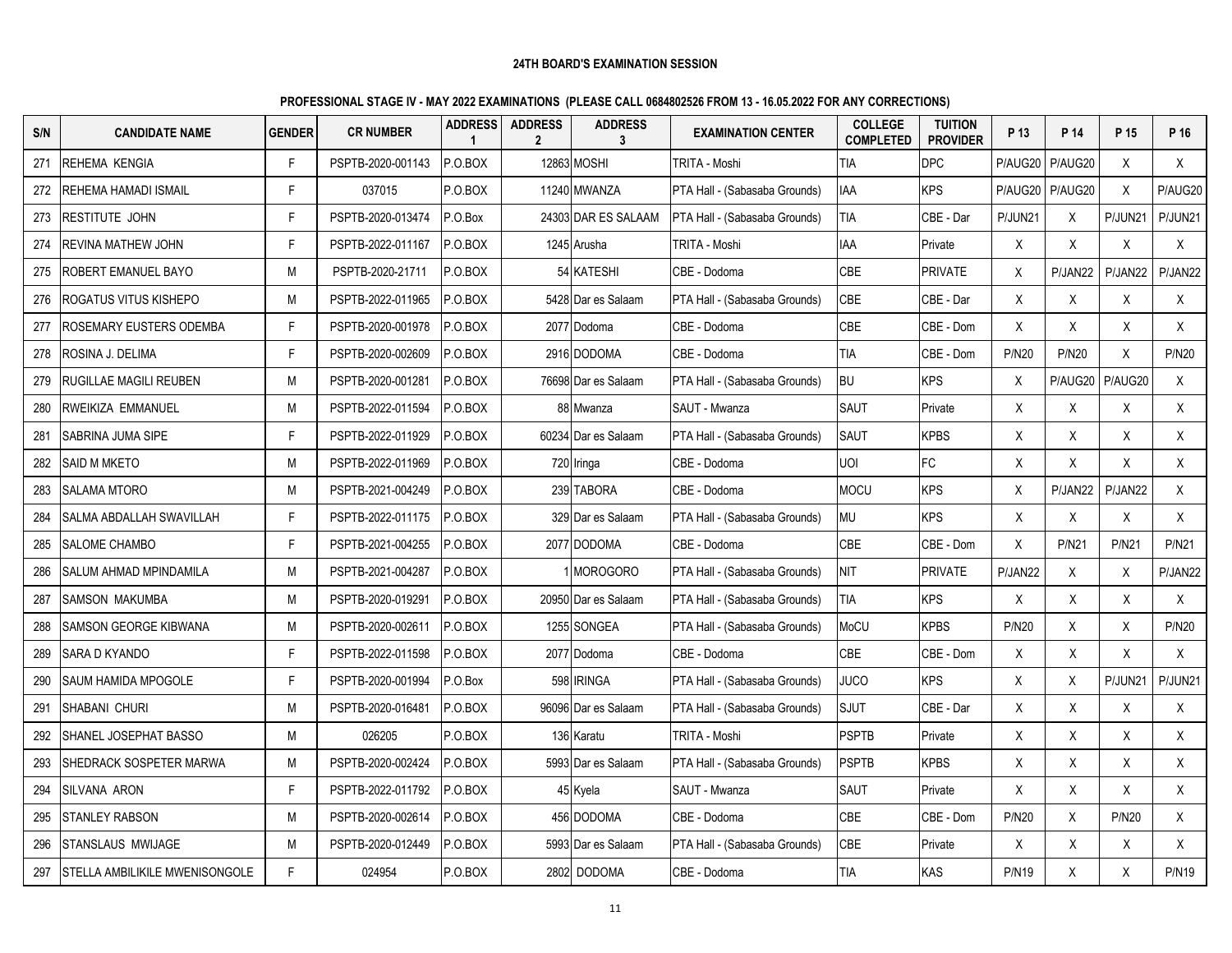| S/N | <b>CANDIDATE NAME</b>           | <b>GENDER</b> | <b>CR NUMBER</b>  | <b>ADDRESS</b><br>$\mathbf{1}$ | <b>ADDRESS</b><br>$\mathbf{2}$ | <b>ADDRESS</b><br>3 | <b>EXAMINATION CENTER</b>     | <b>COLLEGE</b><br><b>COMPLETED</b> | <b>TUITION</b><br><b>PROVIDER</b> | P 13         | P 14         | P 15         | P 16         |
|-----|---------------------------------|---------------|-------------------|--------------------------------|--------------------------------|---------------------|-------------------------------|------------------------------------|-----------------------------------|--------------|--------------|--------------|--------------|
| 298 | <b>STELLA MWENISONGOLE</b>      | F.            | PSPTB-2019-000370 | P.O.Box                        | 2802                           | <b>DODOMA</b>       | CBE - Dodoma                  | <b>TIA</b>                         | Private                           | <b>P/N19</b> | X            | Χ            | <b>P/N19</b> |
| 299 | <b>STEPHEN HINGI</b>            | М             | PSPTB-2020-015870 | P.O.BOX                        |                                | 230 Songwe          | TIA - Mbeya                   | MU                                 | Private                           | X            | X            | X            | X            |
| 300 | SUNDAY LESTON MVASENGA          | М             | 030403            | P.O.BOX                        |                                | 980 DODOMA          | CBE - Dodoma                  | <b>TIA</b>                         | <b>PRIVATE</b>                    | Χ            | P/N19        | <b>P/N19</b> | <b>P/N19</b> |
| 301 | <b>SWALEH ABU ABDALLA</b>       | М             | PSPTB-2020-012136 | P.O.BOX                        |                                | 105 MOROGORO        | PTA Hall - (Sabasaba Grounds) | <b>PRIVATE</b>                     | <b>PRIVATE</b>                    | X            | X            | P/JAN22      | P/JAN22      |
| 302 | SWALEH M SWALEH                 | М             | PSPTB-2020-21732  | P.O.BOX                        |                                | 287 Dodoma          | CBE - Dodoma                  | <b>TIA</b>                         | CBE - Dom                         | X            | X            | $\mathsf{X}$ | X            |
| 303 | <b>SWEETNESS WALTER URIO</b>    | F.            | PSPTB-2020-001140 | P.O.BOX                        |                                | 1333 MWANZA         | SAUT - Mwanza                 | CBE                                | <b>KPS</b>                        | X            | P/AUG20      | P/AUG20      | P/AUG20      |
| 304 | SYLIVESTER MARTIN               | М             | PSPTB-2022-011936 | P.O.BOX                        |                                | 9490 Dar es Salaam  | PTA Hall - (Sabasaba Grounds) | <b>TIA</b>                         | CBE - Dar                         | X            | $\sf X$      | X            | X            |
| 305 | SYVIAN MICHAEL TEEMBA           | F.            | PSPTB-2022-011937 | P.O.BOX                        |                                | 1644 Mwanza         | SAUT - Mwanza                 | SAUT                               | Private                           | X            | X            | X            | X            |
| 306 | TECLA GOGADI ZAKAYO             | F.            | PSPTB-2020-018724 | P.O.BOX                        |                                | 2077 Dodoma         | CBE - Dodoma                  | TIA                                | CBE - Dom                         | X            | X            | X            | X            |
| 307 | TERESINA V. KYAKWE              | F.            | PSPTB-2020-002616 | P.O.BOX                        |                                | 54 MOROGORO         | CBE - Dodoma                  | SAUT                               | Private                           | X            | X            | X            | <b>P/N20</b> |
| 308 | TIMOTH N KISAKA                 | М             | PSPTB-2022-011949 | P.O.BOX                        |                                | 19863 Dar es Salaam | PTA Hall - (Sabasaba Grounds) | udom                               | CBE - Dar                         | X            | Χ            | X            | X            |
| 309 | <b>TRYPHON EMMANUEL</b>         | М             | 036085            | P.O.BOX                        |                                | 31902 DAR ES SALAAM | PTA Hall - (Sabasaba Grounds) | CBE                                | <b>KPS</b>                        | X            | $\mathsf{X}$ | <b>P/N20</b> | X            |
| 310 | TUMAINI KAZUMARY NANYAMBE       | F.            | PSPTB-2021-004336 | P.O.BOX                        |                                | 2710 DODOMA         | CBE - Dodoma                  | CBE                                | CBE - Dom                         | X            | P/JAN22      | P/JAN22      | X            |
| 311 | TUMAINI KIPESILE JAMES          | F.            | PSPTB-2020-001174 | P.O.BOX                        |                                | 494 SONGWE          | TIA - Mbeya                   | TIA                                | Private                           | P/AUG20      | P/AUG20      | P/AUG20      | X            |
| 312 | <b>TWAIBU TWAHA</b>             | М             | PSPTB-2019-008617 | P.O.BOX                        |                                | 77080 DAR ES SALAAM | PTA Hall - (Sabasaba Grounds) | <b>TIA</b>                         | Private                           | X            | $\mathsf{X}$ | <b>P/N19</b> | X            |
| 313 | <b>VENANCE NG'ELESHI MARK</b>   | М             | PSPTB-2022-011953 | P.O.BOX                        | 3032                           |                     | SAUT - Mwanza                 | <b>SAUT</b>                        | Private                           | X            | X            | X            | X            |
| 314 | <b>VERDA JIMSON SIKANA</b>      | F.            | PSPTB-2022-011596 | P.O.BOX                        |                                | 46430 Dar es Salaam | PTA Hall - (Sabasaba Grounds) | <b>TIA</b>                         | KAS                               | X            | X            | X            | X            |
| 315 | <b>VERONICA FRANCIS MGINGI</b>  | F.            | PSPTB-2022-011564 | P.O.BOX                        |                                | 45781 Dar es Salaam | PTA Hall - (Sabasaba Grounds) | SAUT                               | CBE - Dar                         | X            | X            | X            | X            |
| 316 | <b>VICENT BONIFACE MWALONGO</b> | М             | PSPTB-2022-011505 | P.O.BOX                        | 7896                           |                     | PTA Hall - (Sabasaba Grounds) | <b>TIA</b>                         | Private                           | X            | X            | X            | X            |
| 317 | <b>VICTOR YUSUF MAGANGA</b>     | М             | PSPTB-2019-000898 | P.O.BOX                        |                                | 5034 Dar es Salaam  | PTA Hall - (Sabasaba Grounds) | <b>PSPTB</b>                       | <b>KPS</b>                        | X            | X            | X            | X            |
| 318 | <b>VICTORIA MBULIGWE</b>        | F.            | PSPTB-2021-002889 | P.O.Box                        |                                | 55123 DAR ES SALAAM | TIA - Mbeya                   | <b>TIA</b>                         | Private                           | X            | P/JUN21      | X            | P/JUN21      |
| 319 | <b>VICTORIA BRIGHT MNDEME</b>   | F.            | PSPTB-2021-002784 | P.O.Box                        |                                | 18 MWANZA           | CBE - Dodoma                  | MU                                 | Private                           | X            | X            | P/JUN21      | P/JUN21      |
| 320 | <b>VIOLETH KALESTO NGAILO</b>   | F.            | PSPTB-2020-001298 | P.O.BOX                        |                                | 4568 DAR ES SALAAM  | PTA Hall - (Sabasaba Grounds) | CBE                                | <b>KPS</b>                        | X            | X            | P/AUG20      | P/AUG20      |
| 321 | <b>VIVIAN MLANGAFU</b>          | F.            | PSPTB-2021-002890 | P.O.Box                        |                                | 10 DODOMA           | TIA - Mbeya                   | <b>MU</b>                          | CBE - Dom                         | X            | Χ            | P/JUN21      | P/JUN21      |
| 322 | <b>WARIDI MUSA</b>              | F.            | PSPTB-2021-004260 | P.O.BOX                        |                                | 5034 DAR ES SALAAM  | PTA Hall - (Sabasaba Grounds) | CBE                                | CBE - Dom                         | X            | P/JAN22      | P/JAN22      | P/JAN22      |
| 323 | <b>WILBERT L LAIZER</b>         | М             | PSPTB-2022-011605 | P.O.BOX                        |                                | 12072 Arusha        | SAUT - Mwanza                 | SAUT                               | Private                           | X            | $\sf X$      | X            | X            |
| 324 | <b>IWILLIAM MUTAGWABA</b>       | М             | 036480            | P.O.BOX                        |                                | 77894 DAR ES SALAAM | PTA Hall - (Sabasaba Grounds) | UDOM                               | Private                           | X            | <b>P/N18</b> | P/N2020      | <b>P/N18</b> |